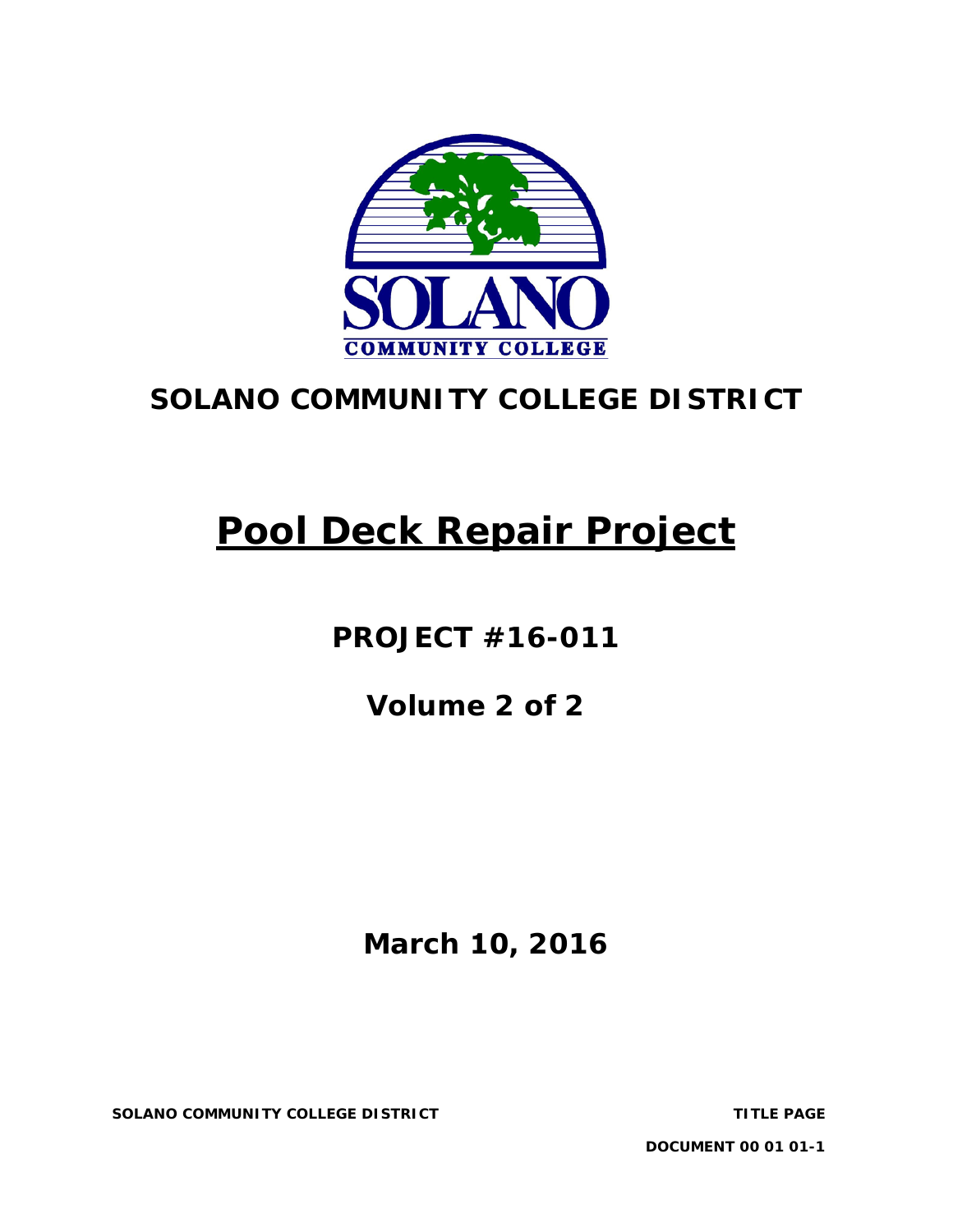#### **TABLE OF CONTENTS**

#### **Volume 1**

|  | 00 00 00 Procurement and Contracting Requirements |  |  |
|--|---------------------------------------------------|--|--|
|  |                                                   |  |  |

**00 01 01 Project Title Page 00 01 10 Table of Contents 00 01 15 List of Drawings and Tables 00 01 20 List of Schedules**

| 00 10 00 | Solicitation |                                       |
|----------|--------------|---------------------------------------|
| 00 11 00 |              | <b>Advertisements and Invitations</b> |

**00 11 16 Invitation to Bid**

- **00 20 00** Instructions for Procurement
	- **00 21 00 Instructions 00 21 13 Instructions to Bidders**
- **00 30 00 Available Information**
	- **00 31 00 Available Project Information 00 31 19 Existing Conditions**
- **00 40 00 Procurement Forms and Supplements**
	- **00 41 00 Bid Forms**
		- **00 41 13 Bid Form and Proposal**
	- **00 43 00 Procurement Form Supplements**

**00 43 13 Bid Bond 00 43 36 Designated Subcontractors List**

- **00 45 00 Representations and Certifications**
	- **00 45 01 Site Visit Certification**
	- **00 45 19 Non-Collusion Declaration**
	- **00 45 26 Workers' Compensation Certification**
	- **00 45 46 Governmental Certifications**
		- 00 45 46.01 Prevailing Wage and Related Labor Requirements Certification 00 45 46.02 Disabled Veteran Business Enterprise Participation Certification 00 45 46.03 Drug-Free Workplace Certification 00 45 46.04 Tobacco-Free Environment Certification 00 45 46.05 Hazardous Materials Certification 00 45 46.06 Lead-Based Materials Certification 00 45 46.07 Imported Materials Certification 00 45 46.08 Sex Offender Registration Act Certification 00 45 46.09 Buy American Certification
			- 00 45 46.10 Roofing Project Certification

**SOLANO COMMUNITY COLLEGE DISTRICT TABLE OF CONTENTS**

**DOCUMENT 00 01 10**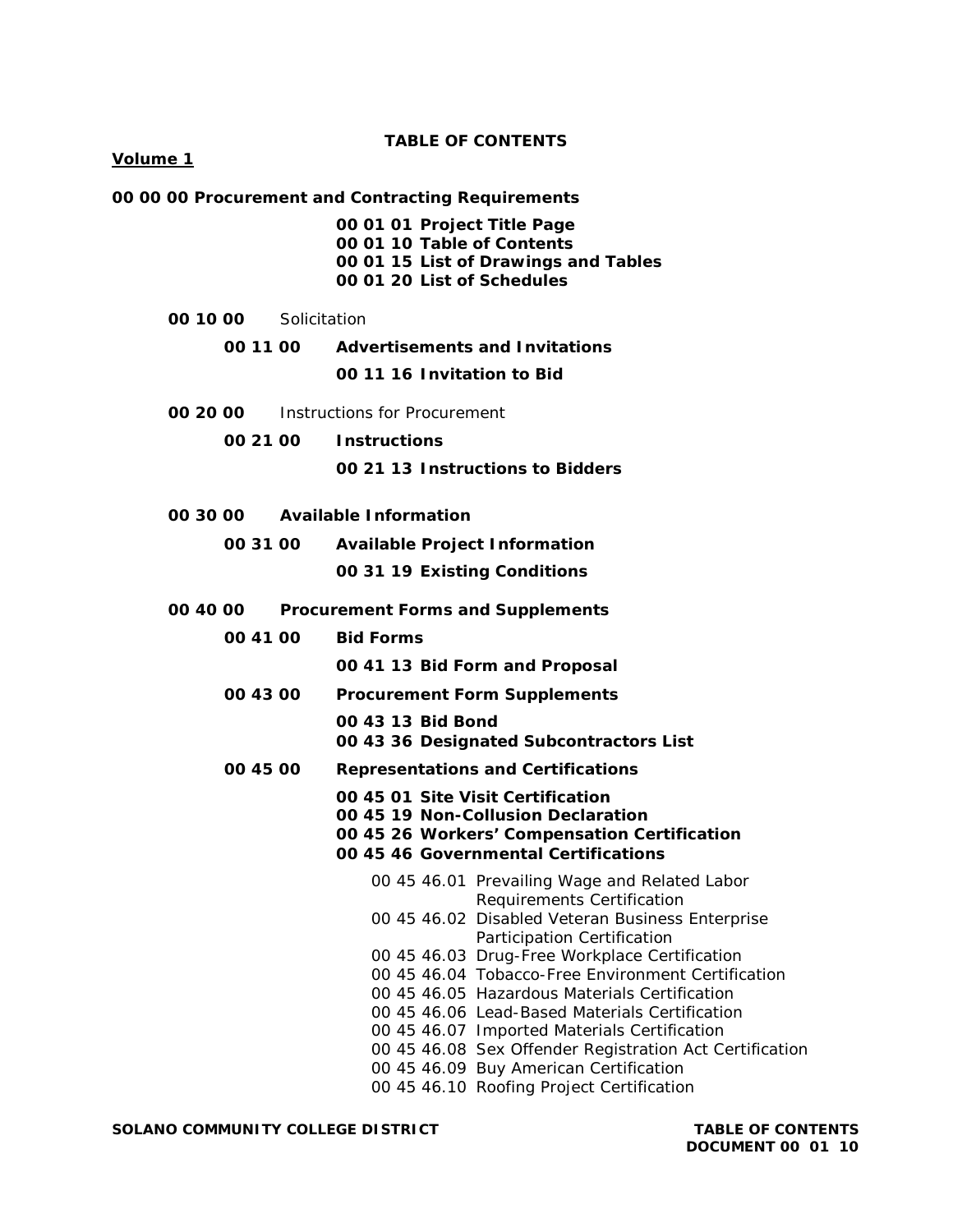#### 00 45 46.11 Iran Contracting Act Certification **00 45 90 Post-Bid Interview**

**00 50 00 Contracting Forms and Supplements 00 51 00 Notice of Award 00 52 00 Agreement Forms 00 52 13 Agreement Form – Stipulated Sum (Single-Prime Contract) 00 55 00 Notice to Proceed 00 56 00 Escrow Bid Documentation 00 57 00 Escrow Agreement in Lieu of Retention 00 60 00 Project Forms 00 61 00 Bond Forms 00 61 13 Performance and Payment Bond**  00 61 13.13 Performance Bond 00 61 13.16 Payment Bond **00 63 00 Clarification and Modification Forms 00 63 63 Change Order Form 00 65 00 Closeout Forms 00 65 19 Certificate of Completion Form** 00 65 19.26 Agreement and Release of Any and All Claims **00 65 36 Guarantee Form 00 70 00 Conditions of the Contract 00 72 00 General Conditions 00 72 13 General Conditions– Stipulated Sum (Single-Prime Contract) 00 73 00 Supplementary Conditions 00 73 13 Special Conditions 00 73 56 Hazardous Materials Procedures and** 

**Requirements**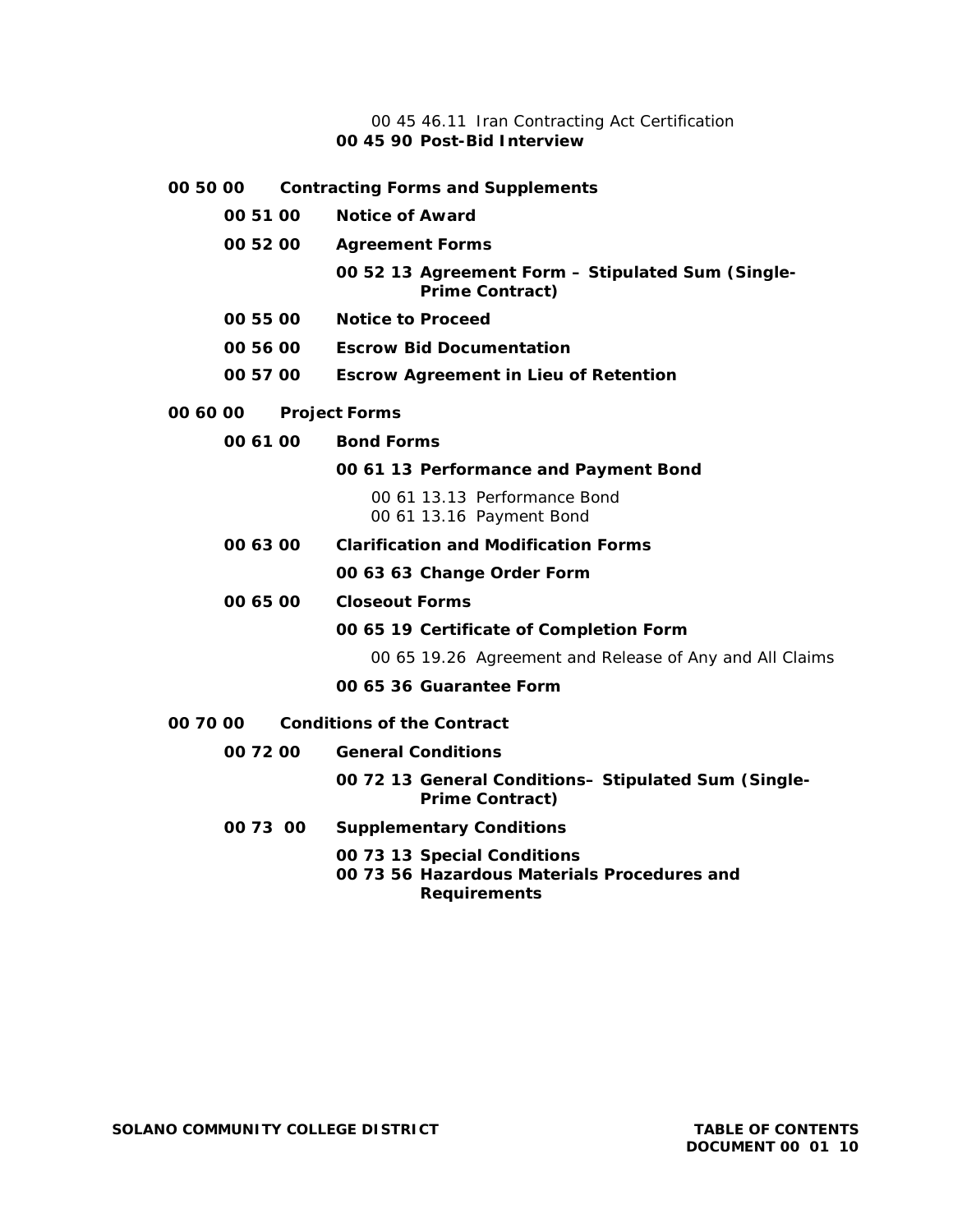#### **01 00 00 General Requirements**

- **01 10 00 Summary**
	- **01 11 00 Summary of Work**
- **01 20 00 Price and Payment Procedures**
	- **01 25 00 Substitution Procedures**

**01 25 13 Product Options and Substitutions**

- **01 26 00 Changes in the Work**
- **01 29 00 Application for Payment and Conditional and Unconditional Waiver and Release Forms**
- **01 30 00 Administrative Requirements**
	- **01 31 00 Project Management and Coordination 01 31 19 Project Meetings**
	- **01 33 00 Submittals**
	- **01 35 00 Special Procedures**

**01 35 13 Special Project Procedures**

01 35 13.23 Site Standards

- **01 40 00 Quality Requirements**
	- **01 41 00 Regulatory Requirements**
	- **01 42 00 References**
		- **01 42 13 Abbreviations and Acronyms 01 42 16 Definitions**
		- **01 42 19 References**
	- **01 43 00 Materials and Equipment**
	- **01 45 00 Quality Control**
- **01 50 00 Temporary Facilities and Controls**
	- **01 50 13 Construction Waste Management and Disposal**
- **01 64 00 Owner-Furnished Products**
	- **01 66 00 Product Delivery, Storage and Handling**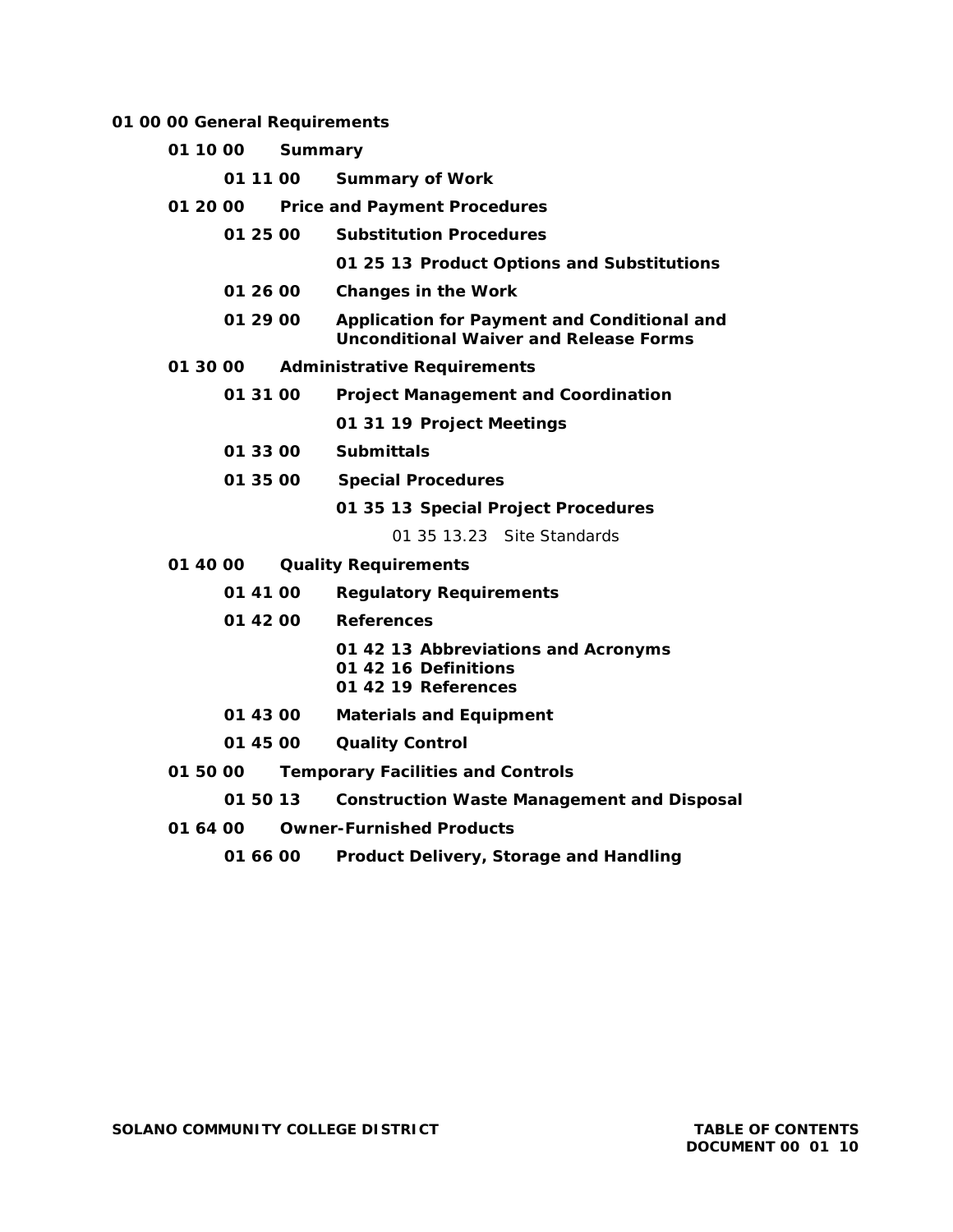| 01 71 00 | <b>Examination and Preparation</b>                                                          |  |  |
|----------|---------------------------------------------------------------------------------------------|--|--|
|          | 01 71 23 Field Engineering                                                                  |  |  |
| 01 73 00 | Execution                                                                                   |  |  |
|          | 01 73 29 Cutting and Patching                                                               |  |  |
| 01 77 00 | <b>Contract Closeout and Final Cleaning</b>                                                 |  |  |
| 01 78 00 | <b>Closeout Submittals</b>                                                                  |  |  |
|          | 01 78 23 Operation and Maintenance Data<br>01 78 36 Warranties<br>01 78 39 Record Documents |  |  |

# **Volume 2**

**See Project Manual prepared by Aquatic Design Group, Inc.**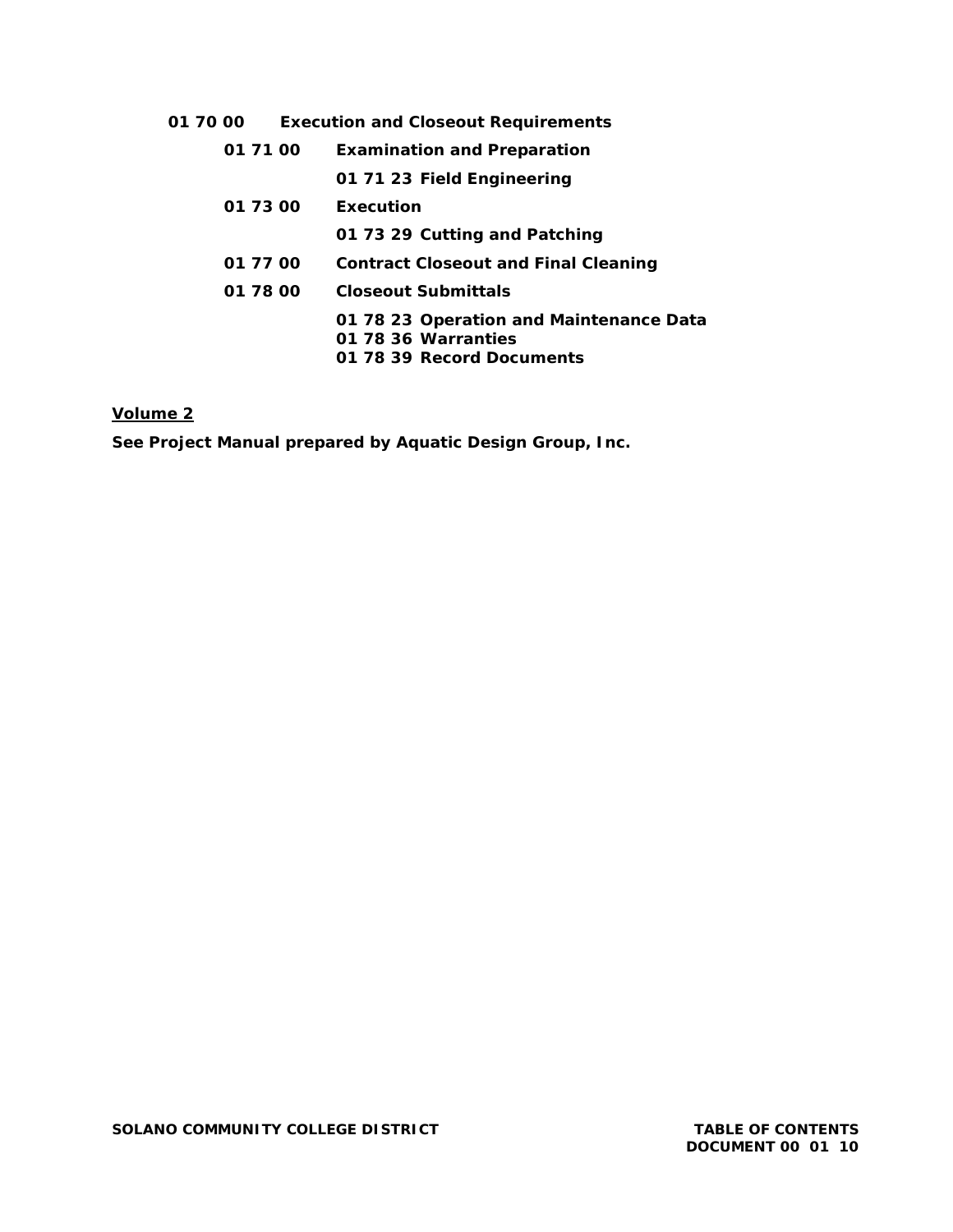# **TABLE OF CONTENTS CONSTRUCTION SPECIFICATIONS SOLANO COMMUNITY COLLEGE DECK REPAIR**

# **INTRODUCTORY INFORMATION**

00001 Title Page 00010 Table of Contents

### **SPECIFICATIONS**

# **DIVISION 1 – GENERAL CONDITIONS**

- 01110 Summary of Work
- 01330 Submittals and Substitutions
- 01500 Temporary Facilities and Controls
- 01770 Project Closeout

# **DIVISION 2 – SITE WORK**

02050 Demolition

# **DIVISION 3 - CONCRETE**

(No Sections Listed)

# **DIVISION 4 – MASONRY**

(No Sections Listed)

# **DIVISION 5 – METALS**

(No Sections Listed)

# **DIVISION 6 – WOOD AND PLASTICS**

(No Sections Listed)

# **DIVISION 7 – THERMAL AND MOISTURE PROTECTION**

(No Sections Listed)

# **DIVISION 8 – DOORS AND HARDWARE**

(No Sections Listed)

# **DIVISION 9 – FINISHES**

(No Sections Listed)

# **DIVISION 10 – SPECIALTIES**

(No Sections Listed)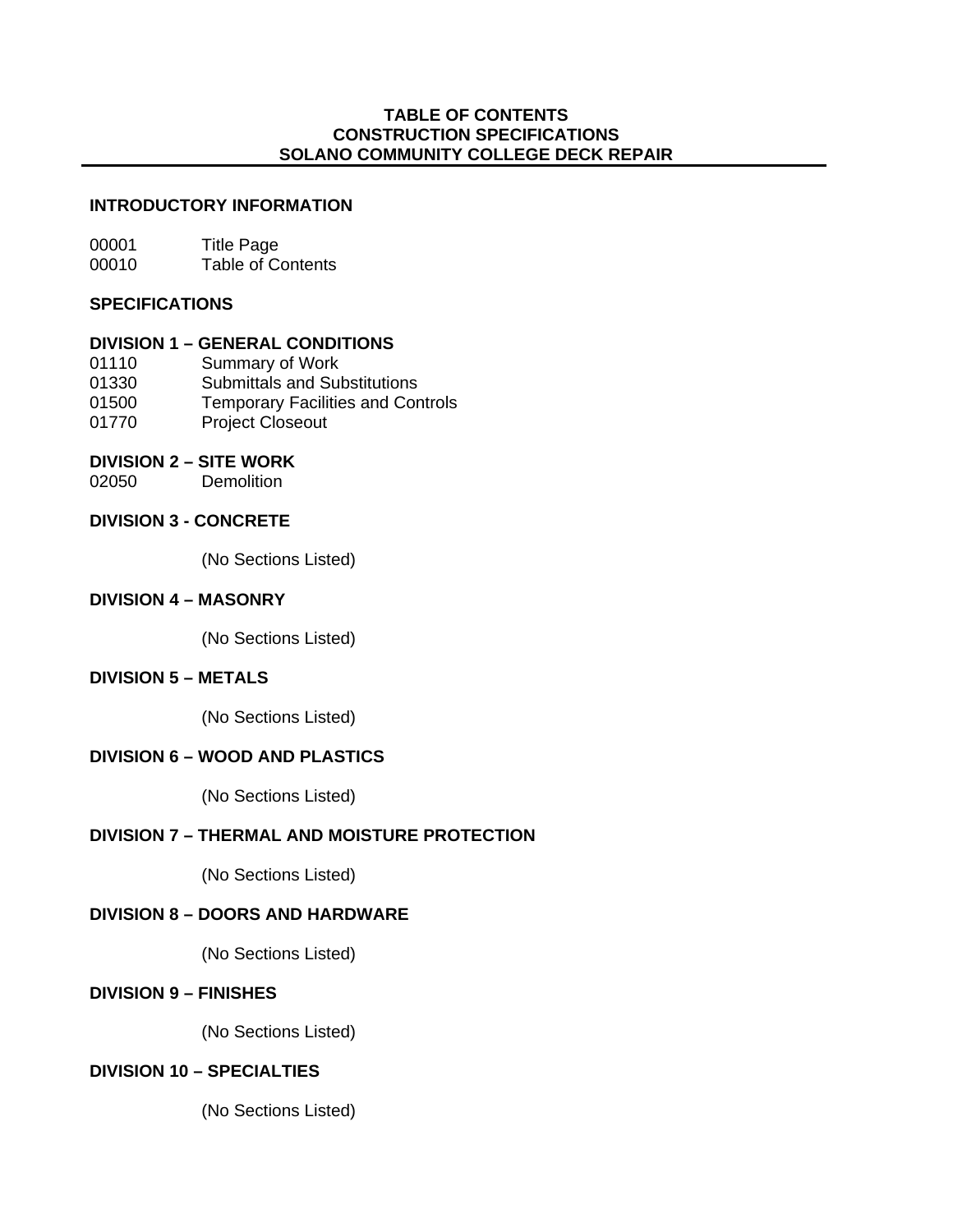# **DIVISION 11 – EQUIPMENT**

(No Sections Listed)

# **DIVISION 12 – FURNISHINGS**

(No Sections Listed)

# **DIVISION 13 – SPECIAL CONSTRUCTION**

13152 Swimming Pool Concrete

13156 Swimming Pool Equipment

# **DIVISION 14 – CONVEYING SYSTEMS**

(No Sections Listed)

# **DIVISION 15 – MECHANICAL**

(No Sections Listed)

# **DIVISION 16 – ELECTRICAL**

(No Sections Listed)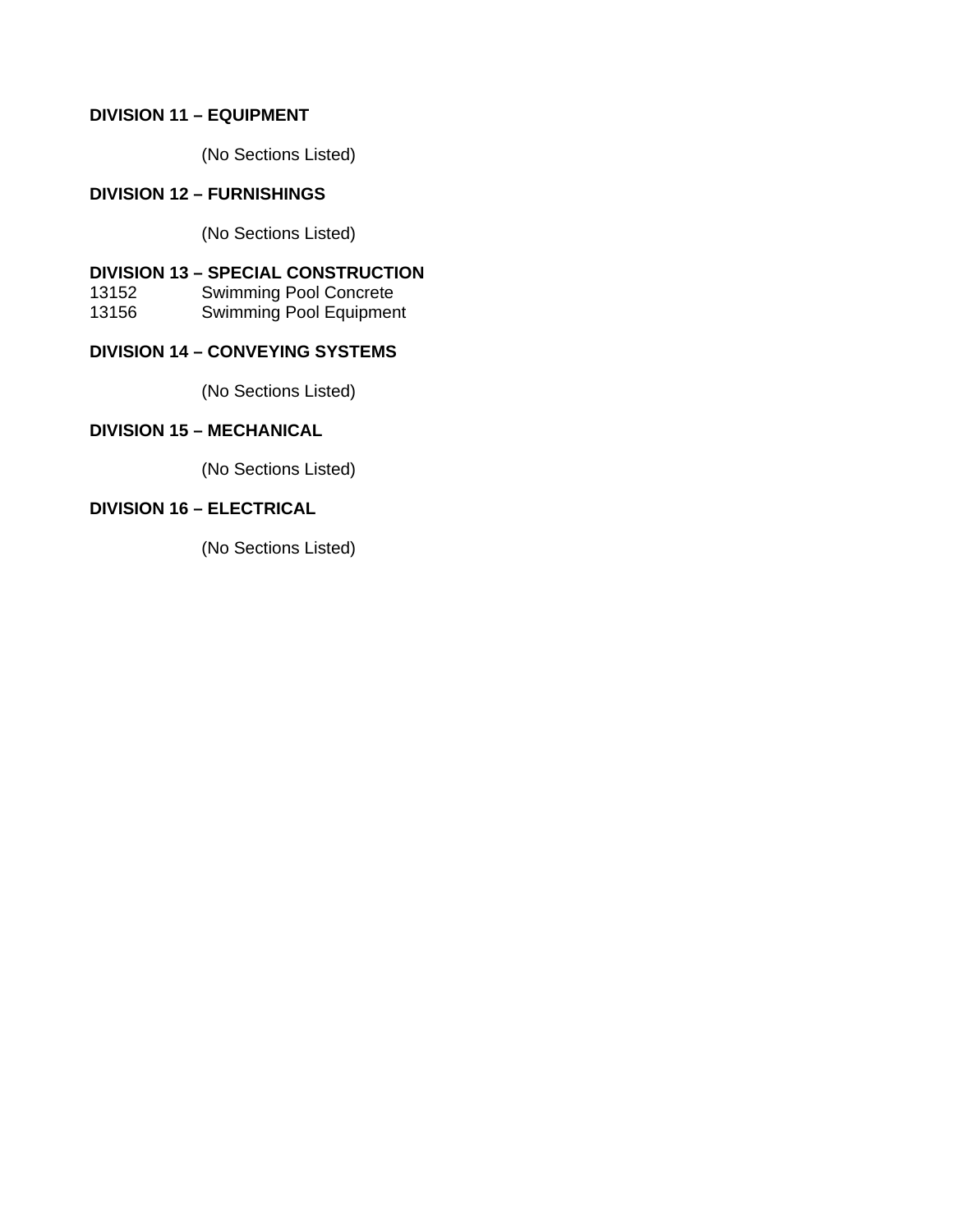# **SOLANO COMMUNITY COLLEGE DECK REPAIR**

**PROJECT MANUAL DECEMBER 2015** 

PREPARED BY:

AQUATIC DESIGN GROUP, INC. 2226 FARADAY AVENUE CARLSBAD, CALIFORNIA 92008

> TEL 760-438-8400 FAX 760-438-5251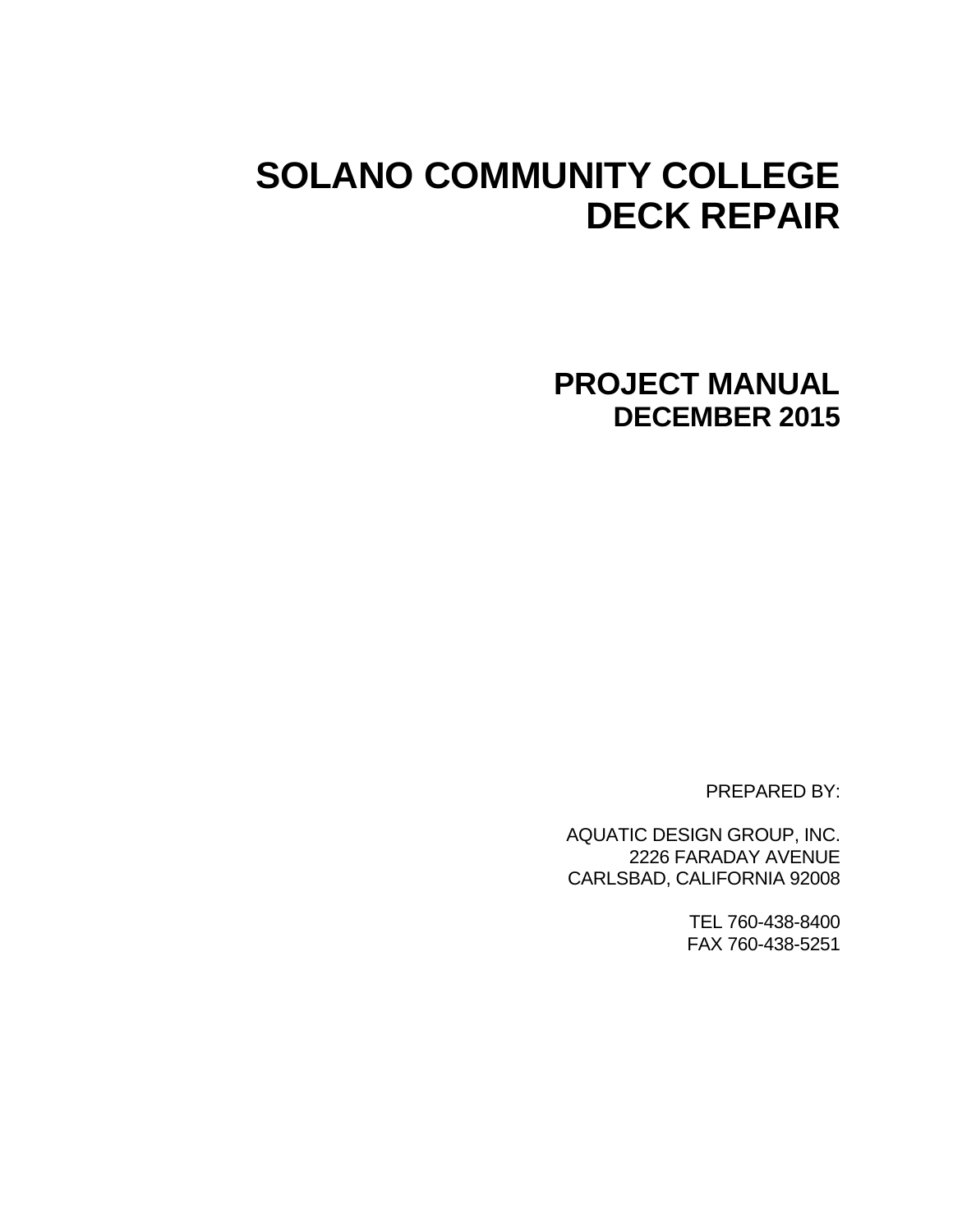# **SECTION 01110**

# **SUMMARY OF WORK**

### **PART 1 - GENERAL**

All applicable portions of Division 1, including the drawings and general provisions of the contract, the general and supplementary conditions and Division 1 specification sections which apply to work of this section as if printed herein.

# **1.02 DESCRIPTION**

- A. Section Includes:
	- 1. Description of the Work (refer to 1.03).
	- 2. Duties of the Contractor (refer to 1.04).
	- 3. Permits and fees (refer to 1.06).
	- 4. Layout of work (refer to 1.07).

# **1.03 WORK COVERED BY CONTRACT DOCUMENTS**

- A. This project consists of the removal and replacement of the existing slot drainage system. Removal of abandoned lifeguard anchors, installation of two (2) new accessible lift anchors and footings per plan, replacement of concrete lid covers at deep end decking, replacement of mastic at expansion joints per plan and repair of concrete decking. Preparation and installation of new deck coating per plan. Project is located at Solano Community College, 4000 Suisun Valley Road, Fairfield, CA 94534.
- B. Work of this contract generally consists of demolition, new construction and such other items not mentioned that are required by the Contract Documents, law and governmental codes and regulations.
- C. For convenience, the Specifications are divided into sections as set forth in the Table of Contents, but such segregation shall not be considered as limiting the work of any subcontract or trade, and the Owner will not be responsible for any division of work by subcontracts. Unless otherwise provided, the Contractor shall be solely responsible for all subcontract arrangements of work regardless of the locations of provisions in the Specifications.
- D. Compensation for bid items not specifically identified in these Special Provisions shall include all labor, materials, tools, equipment, safety measures, and supervision required to complete the work to grades and dimensions shown on the plans or staked in the field. There shall be no compensation except for bid items specified in the Bidder's Proposal. The cost of all work in the Contract Documents not specifically identified as a bid item or described within a bid item shall be included in related bid items, and no additional compensation shall become due the Contractor by nature of compliance with the Contract Documents except as provided for in the General Conditions of the Contract for Construction, under "Changes in the Work."

#### **1.04 CONTRACTOR DUTIES**

#### **AQUATIC DESIGN GROUP SUMMARY OF WORK**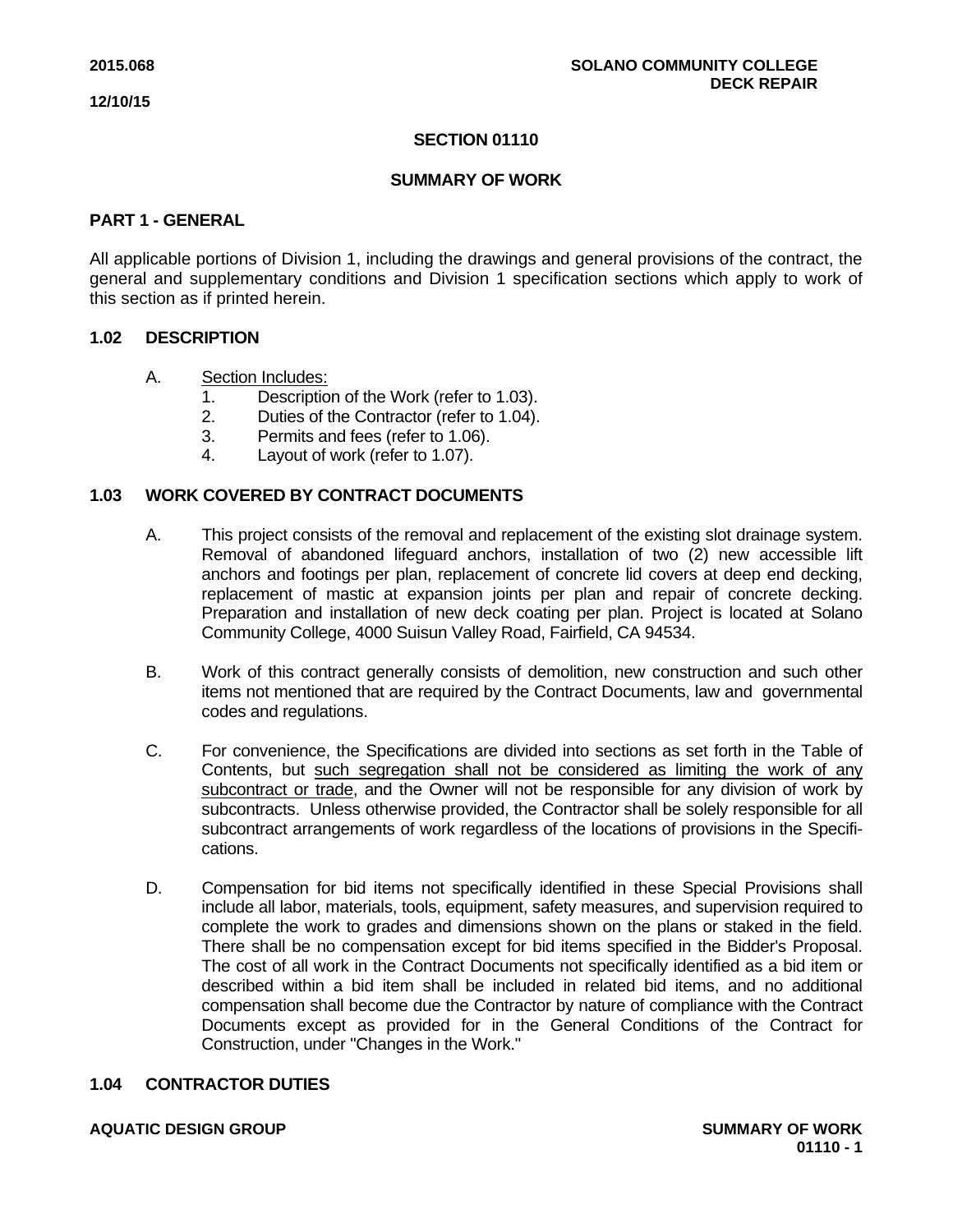- A. Construct the work under a single prime contract in strict conformity with the Contract Documents.
- B. Accept the site and the character of the work as they exist on the first day of work under this Contract.
- C. Coordinate work of employees and subcontractors.
- D. Expedite the work to assure compliance with schedules.
- E. Coordinate the work with that of other contractors and work done by the Owner.
- F. Comply with orders and instructions of the Owner's Representative.

# **1.05 CONTRACTOR FURNISHED PRODUCTS**

- A. Contractor Responsibilities:
	- 1. Designate needed submittals and delivery date for each product in progress schedule. Coordinate deliveries with Owner's Representative.
	- 2. Receive product(s) at site. Store until incorporated into the work.
	- 3. Inspect deliveries jointly with Owner's Representative, record shortages and damaged or defective items.
	- 4. Protect product(s) from damage, theft and from exposure to the elements.
	- 5. Assemble, install, connect, adjust and/or finish product(s) as required under provisions of the Contract Documents.
	- 6. Repair or replace products damaged or stolen subsequent to receipt, at no cost to the Owner.

#### **1.06 PERMITS AND FEES**

A. The Contractor shall obtain and pay for all permits, fees and licenses required by all government agencies and necessary for successful completion of the work. The Contractor shall maintain copies of all required permits on site and shall, upon request, furnish the Owner with copies thereof.

#### **1.07 LAYOUT OF WORK**

A. Field surveys for control of all grading and construction shall be the responsibility of the Contractor. All such surveys, including construction staking, shall be under the supervision of a California licensed surveyor or civil engineer. Staking shall be performed on all items ordinarily requiring grade and alignment at intervals normally accepted by the agencies and trades involved. Payment for construction survey staking shall be considered as included in the various items of work and no additional allowance will be made thereof. Bench marks shall be provided by the Owner as shown on Drawings.

#### **PART 2 - PRODUCTS**

NOT USED

# **PART 3 – EXECUTION**

**AQUATIC DESIGN GROUP SUMMARY OF WORK**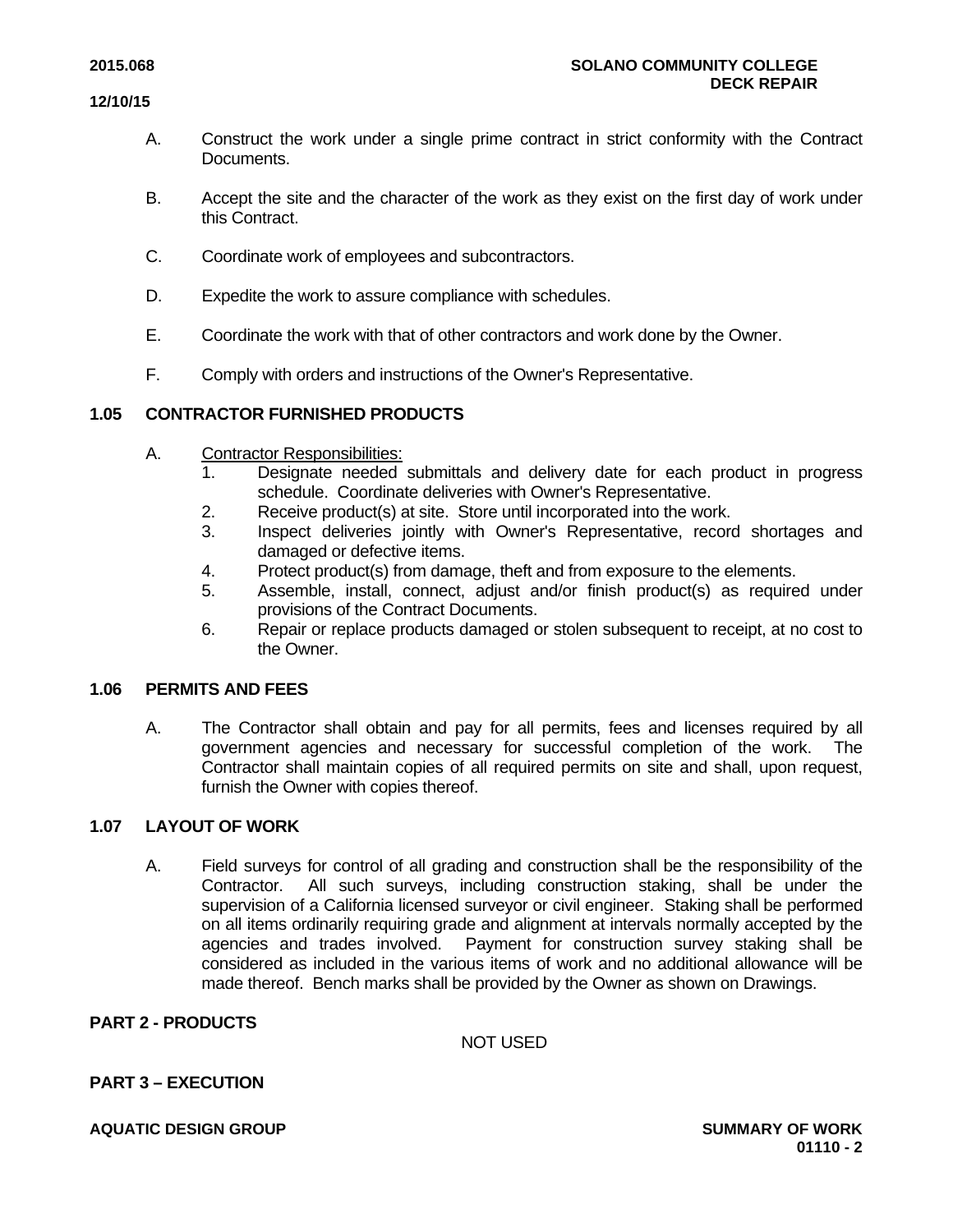NOT USED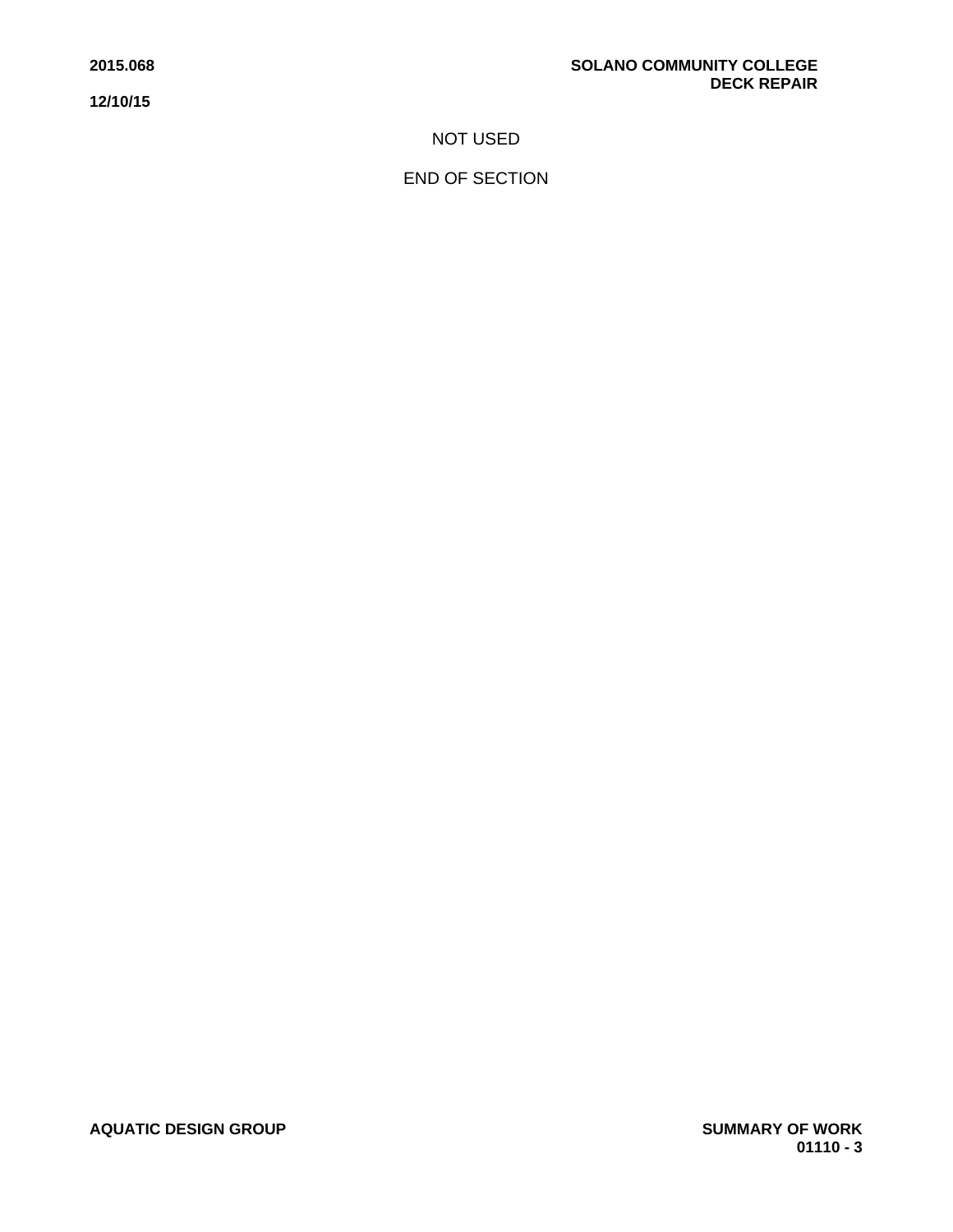# **SECTION 01330**

# **SUBMITTALS**

# **PART 1 - GENERAL**

All applicable portions of Division 1, including the drawings and general provisions of the contract, the general and supplementary conditions and Division 1 specification sections which apply to work of this section as if printed herein.

# **1.01 DESCRIPTION**

# A. Section Includes:

- 1. Submit to the Architect shop drawings, product data and samples required under the various Sections of these Specifications.
- 2. Prepare and submit with Construction Schedule, a separate schedule listing dates for submission and dates reviewed shop drawings, product data and samples will be needed for each product.

# **1.02 PRODUCT HANDLING**

A. Make all submittals of Shop Drawings, Samples, and requests for substitution in accordance with the provisions of these Specifications.

# **PART 2 - PRODUCTS**

# **2.01 SCHEDULE OF SUBMITTALS**

A. Compile a complete schedule of all submittals required for the project, complete with major division and subdivision headings and broken into individual trades. Format shall be 8- 1/2" x 11". The schedule shall be in such a form as to allow for notations next to each required submittal including, but not necessarily limited to, submission dates, action taken, approvals and re-submittals. Submit such a schedule to the Architect for his comments and approval. The approved Schedule of Submittals shall be kept current at all times and an updated copy shall be kept in the Project Field Office for review.

### **2.02 SHOP DRAWINGS AND PRODUCT INFORMATION SUBMITTALS**

- A. Unless otherwise specifically directed by the Architect, make all Shop Drawings accurately to a scale sufficiently large to show all pertinent features of the item and its' method of connection and interface to the Work.
- B. Submit all Shop Drawings in the form of four (4) blueline prints of each Shop Drawing. In the case of Product Information, submit no less than four (4) copies for review. Where contents of submitted product information include data not pertinent to the submittal, clearly indicate which portion is being submitted for review.
- C. Submittals are required on all items to ensure the latest and most complete manufacturer's data is available. The Contractor assumes full responsibility for problems which could have been noted on valid submittals not furnished.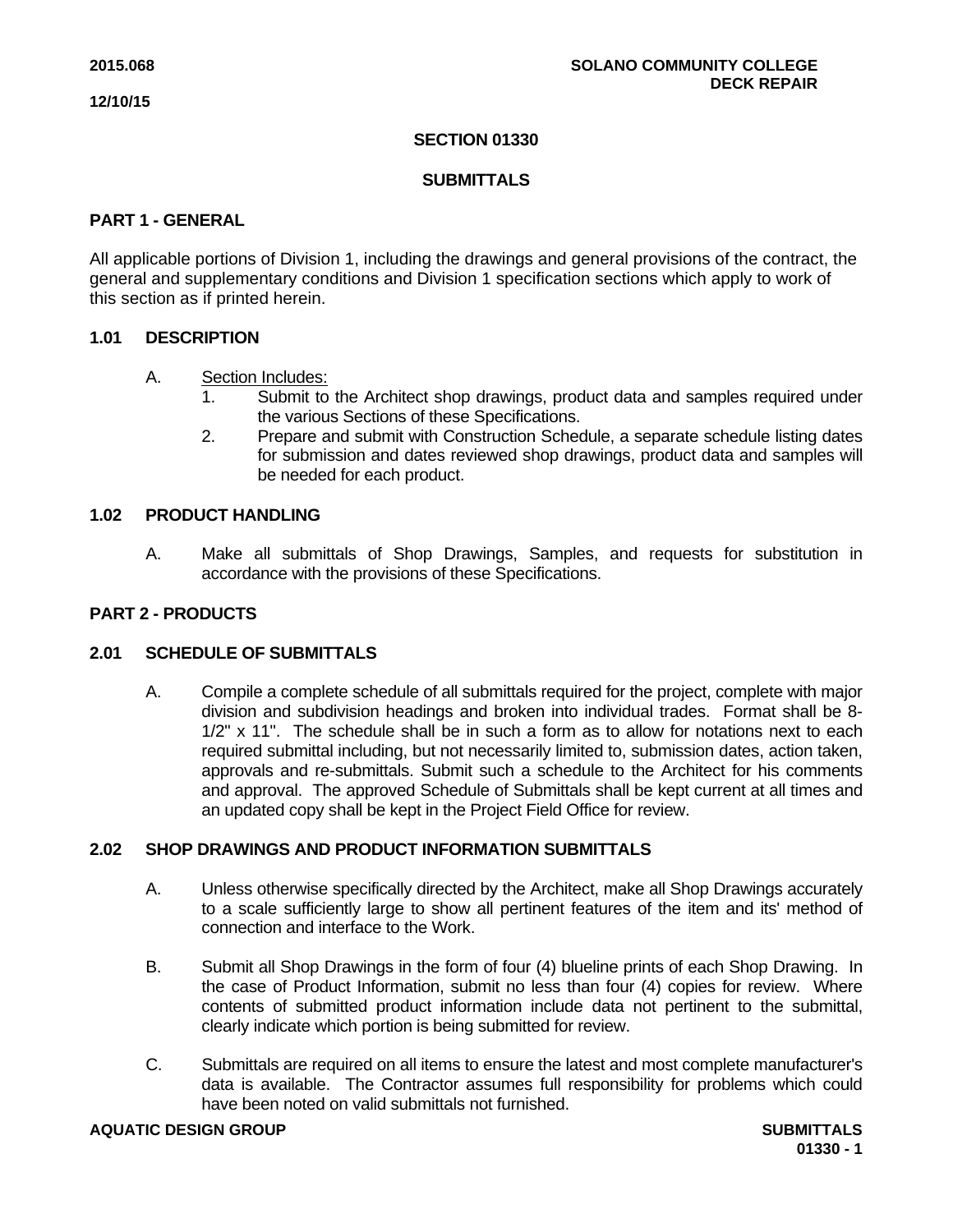- D. In the event that an item or items specified by the Architect will not be available in time for installation during orderly progress of the Work, so notify the Architect prior to receipt of bids. Verify that all items specified will be available. Costs of delays because of nonavailability of materials will be back-charged as necessary and shall not be borne by the Owner.
- E. Of the four (4) bluelines required; two bluelines will be returned to the Contractor upon completion of the Architect's review, one will be sent to the Owner and the other will be kept on file in the Architect's office.

# **2.03 SAMPLES**

- A. Unless otherwise specifically directed by the Architect, all Samples shall be of the precise article proposed to be furnished.
- B. Submit all Samples in the quantity which is required to be returned, plus one (1) which will be retained by the Architect.

# **2.04 CALCULATIONS**

A. Where required, the Contractor shall retain a licensed Civil or Structural Engineer to provide structural calculations sufficient to show the adequacy of all members and connections to be reviewed.

#### **2.05 COLORS**

- A. Unless the precise color and pattern is specifically described in the Contract Documents, whenever a choice of color or pattern is available in a specified product submit accurate color charts and pattern charts to the Architect for his review and selection.
- B. Unless all available colors and patterns have identical costs and identical wearing capabilities and are identically suitable for the installation, completely describe the relative costs and capabilities of each.

#### **2.06 MANUALS**

- A. Where manuals are required to be submitted upon completion of the installation, prepare all such manuals in durable plastic binders approximately 8-1/2" x 11" in size and with at least the following features:
	- 1. Identification readable through the outside of the cover, stating the general nature of the manual and the project to which it pertains.
	- 2. Neatly typewritten Index near the front of the manual, furnishing immediate information as to location in the manual of all data regarding the installation.
	- 3. Complete instruction regarding operation and maintenance of all equipment involved.
	- 4. Complete nomenclature of all replaceable parts, their part numbers, current cost and name and address of the Vendors of the parts.
	- 5. Copy of all guarantees and warranties issued on the installation.

#### **AQUATIC DESIGN GROUP SUBMITTALS**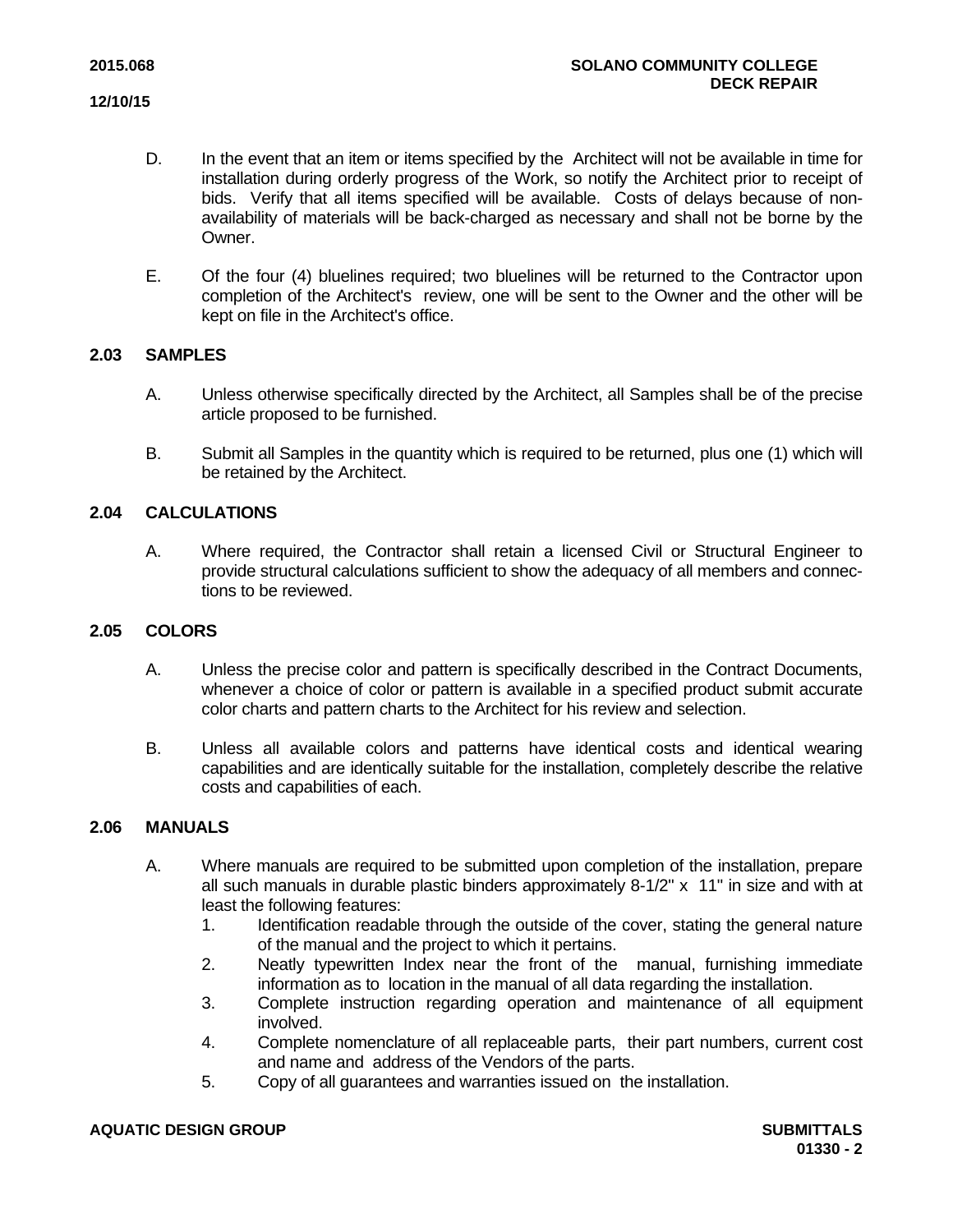- 6. Copy of the approved Shop Drawings with all data concerning changes made during construction.
- B. Where contents of manuals include manufacturer's catalog, clearly indicate the precise items included in this installation and delete, or otherwise clearly indicate, all manufacturer's data with which this installation is not concerned.
- C. Unless otherwise specifically directed by the Architect, deliver two (2) copies of the manual to the Owner and one (1) copy to the Architect.

# **2.07 RECORD DRAWINGS**

A. Where required by the Contract Documents or where changes to the Contract Documents have been made by change order,revision to clarification drawings, or where minor changes to the Contract were required because of unforeseen conditions or as may be required by the Architect, prepare accurate Record Drawings indicating all pertinent data and dimensions necessary to adequately describe the contract deviations to the Owner for his future use.

# **2.08 SUBSTITUTIONS**

- A. Reference in the Contract Documents to any material, product, or process by name, make or catalog number shall be interpreted as establishing a standard of quality and design intent and not construed as prohibiting substitutions of any other such material, product, or process, provided such substitution is specifically approved by the Architect prior to receipt of bids. Requests for substitutions shall be submitted no later than ten (10) working days prior to bid date.
- B. Acceptance of substitutions will not relieve the Contractor from responsibility for complying with the Contract Documents.
- C. At the discretion of the Architect, testing of samples of materials proposed for substitutions may be required. The testing shall be done by an independent testing laboratory selected by the Owner, the costs of which shall be borne by the Contractor.
- D. At the discretion of the Architect, the Contractor may be required to furnish a written guarantee, in addition to that already required, ensuring the satisfactory performance of the proposed substitutes.
- E. All additional labor and materials which may be required for the proper installation of any substitution, or required as a consequence of any substitution, will be provided at no additional cost to the Owner.
- F. Bids shall be based upon the data given in the Contract Documents, or upon previously approved items or techniques as "approved equals" by the Architect. Where calculations or shop drawings are required for approval, allowance shall be made for meeting the requirements of the Contract Documents and all applicable codes and ordinances.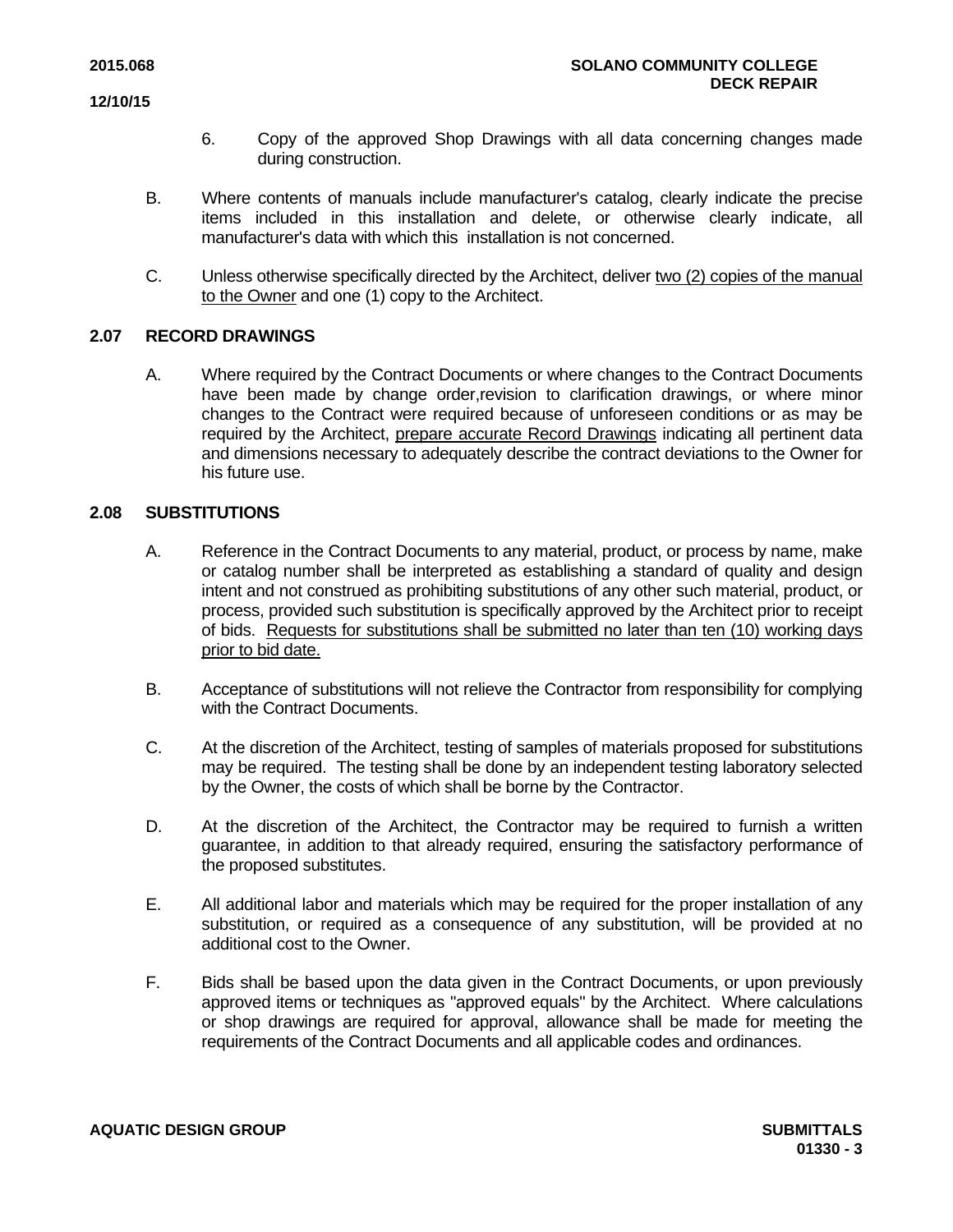- G. Bidders may, in addition, submit separate bids using materials and equipment of other manufacturers, providing the difference in cost is stated for each item proposed to be substituted.
- H. Provide to the Architect all information necessary and required to evaluate proposed substitutions. Do not base bid on the assumptions that a material will be approved as equal by the Architect unless the item has been specifically approved for this Work by the Architect prior to the receipt of bids.
- I. The Contractor assumes full responsibility that substituted items or procedures will meet the job requirements and is responsible for the cost of redesign and of modifications to this and all other parts of the work caused by substituted items.
- J. Submittals will be checked for general conformance with the design concept of the project, but acceptance does not guarantee quantities shown and does not supersede requirements to properly install work. Submittals for proposed alternatives will be judged not only for the acceptability of the items themselves, but of the items as they are used under the conditions of this particular project.

# **PART 3 - EXECUTION**

# **3.01 IDENTIFICATION OF SUBMITTALS OR SUBSTITUTIONS**

- A. Completely identify each submittal and re-submittal by showing at least the following information:
	- 1. Name and address of entity submitting information, plus name and telephone number of individual who may be contacted for further information.
	- 2. Name of project for this Work.
	- 3. Drawing number and Specification Section number to which the submittal applies.
	- 4. Number of all submittals sequentially, whether this is an original submittal or a resubmittal, and if a re-submittal, what number re-submittal.

# **3.02 COORDINATION**

- A. Prior to submittal for Architect's review:
	- 1. Fully coordinate all submittals by determining and verifying all field dimensions and conditions, materials, catalog numbers, and similar data.
	- 2. Coordinate as required with all other trades and with all public agencies involved.
	- 3. Secure all necessary prior approvals and signify by stamp, or other means, that they have been secured.
	- 4. Clearly indicate all deviations from Contract Documents.

### **3.03 TIMING OF SUBMITTALS**

A. Make all submittals within ten (10) days of the date of the award of the contract for the Work, and far enough in advance of scheduled dates of installation to provide adequate time for all required reviews, both by the Architect and his consultants, for securing necessary approvals, for possible revision and re-submittal, and for placing of orders and securing delivery. In scheduling, allow a minimum of ten (10) full working days for the

#### **AQUATIC DESIGN GROUP SUBMITTALS**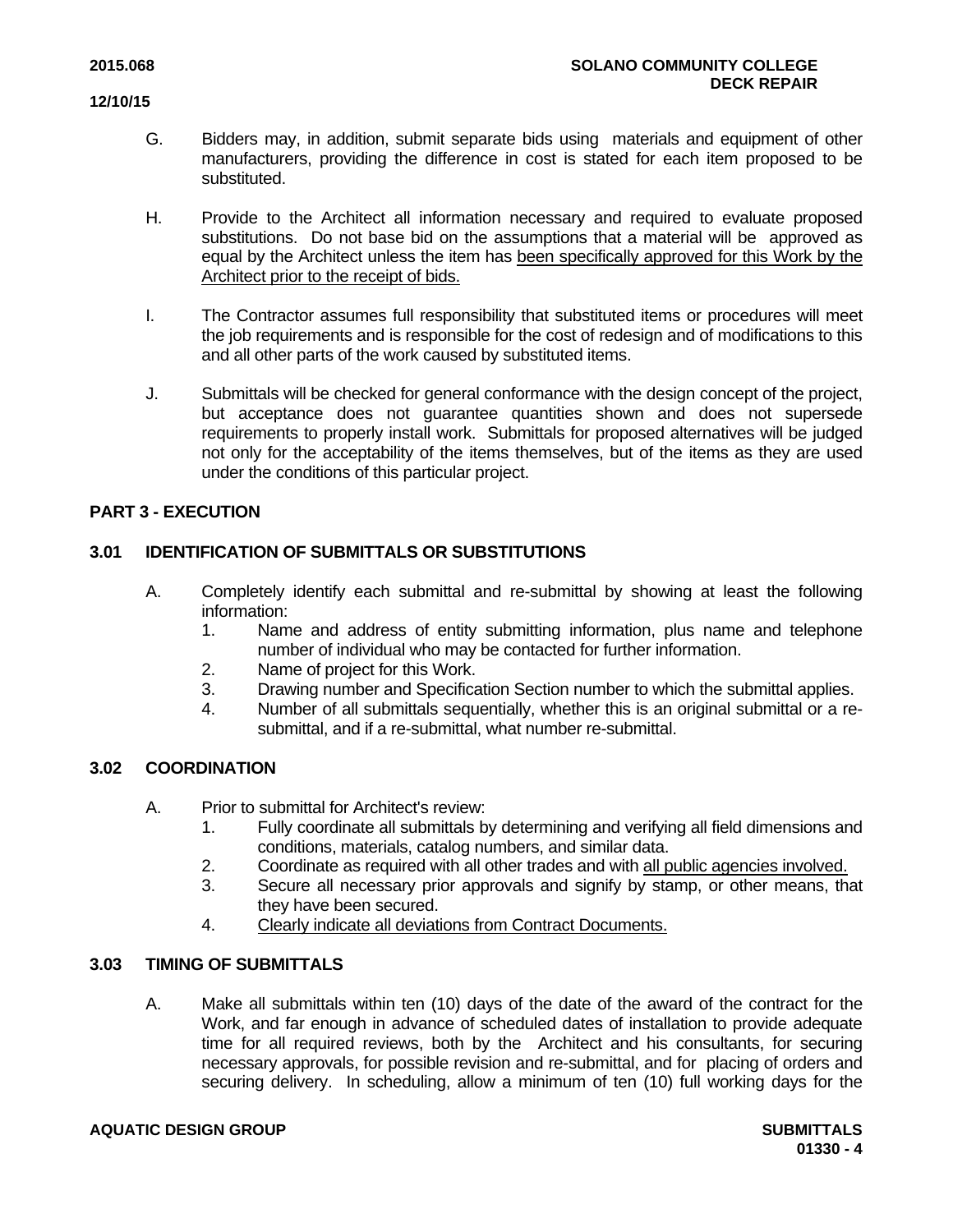Architect's review. Cost of delays occasioned by the tardiness of submittals will be backcharged as necessary.

### **3.04 ARCHITECT'S REVIEW**

A. The Architect's review will be only for conformance with the design concept and with the information given in the Contract Documents. The Architect's review and approval of Shop Drawings and Samples shall not relieve the Contractor of responsibility for deviation from the requirements of the Contract Documents unless the Contractor has informed the Architect in writing of such deviation at the time of submittal and the Architect has given written approval to the specific deviation, nor shall the Architect's approval relieve the Contractor from responsibility for errors and omissions in the Shop Drawings and Samples. Should the Architect be required to review any submittal more than three (3) separate times due to the inadequacy of the submittal and due to no fault of the Architect, the Contractor shall render to the Architect the Architect's direct cost for review of all subsequent re-submittals.

# **3.05 COMPLIANCE WITH APPROVALS**

A. Do not commence any portion of the Work requiring approval of Shop Drawings or Samples by the Architect until the submittal has been approved by the Architect. All such portions of the Work shall be in accordance with the approved Shop Drawings and Samples.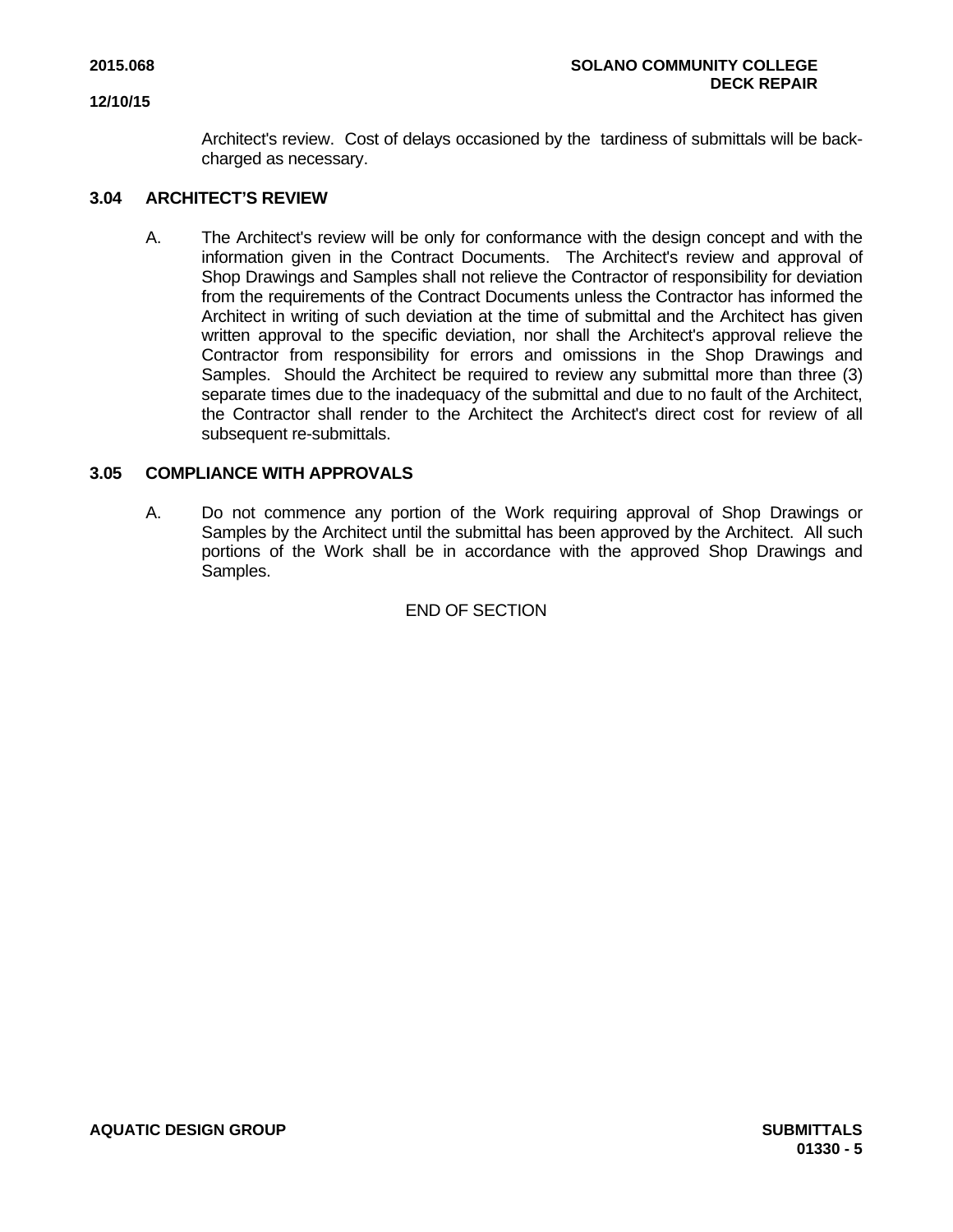# **SECTION 01500**

# **TEMPORARY FACILITIES AND CONTROLS**

#### **PART 1 - GENERAL**

All applicable portions of Division 1, including the drawings and general provisions of the contract, the general and supplementary conditions and Division 1 specification sections which apply to work of this section as if printed herein.

#### **1.01 DESCRIPTION**

A. Section Includes: Temporary facilities and controls required for this work include, but are not limited to: temporary utilities such as water, electricity and telephone; field offices and sheds; haul roads; enclosures such as fences, barricades, and canopies; sanitary facilities; scaffolding and safety equipment. All such temporary facilities shall be located for convenience and safety and maintained in a safe and sanitary condition at all times until completion of the Contract, then removed from the site and disposed of as required or as directed.

# **1.02 COMPLIANCE WITH CODES AND REGULATIONS**

A. Compliance with all requirements of pertinent safety regulations is described in the General Conditions of the Contract for Construction and shall include, but not necessarily be limited to: Federal Occupational Health Administration (OSHA) and latest edition, Uniform Building Code (with California Amendments) and ADA (American Disability Act).

#### **1.03 PRODUCT HANDLING**

A. Use all means necessary to maintain all temporary facilities and controls in proper and safe condition throughout progress of the work. In the event of damage or loss, immediately make all repairs and replacements necessary and at no additional cost to the Owner.

#### **PART 2 - PRODUCTS**

### **2.01 TEMPORARY UTILITIES**

- A. General:
	- 1. Provide and pay all costs for all utilities required for performance of the work.
	- 2. Provide safe distribution of required utilities to the job areas for use of all trades.
- B. Temporary Water: Furnish and install all necessary temporary piping and, upon completion of the work, remove all such temporary piping.
- C. Temporary Electricity: Furnish and install all necessary temporary wiring; furnish and install distribution boxes within 100 feet of each portion of the work so located that the individual trades may use their own construction-type extension cords to obtain adequate power and lighting at all points where required by inspectors and for safety.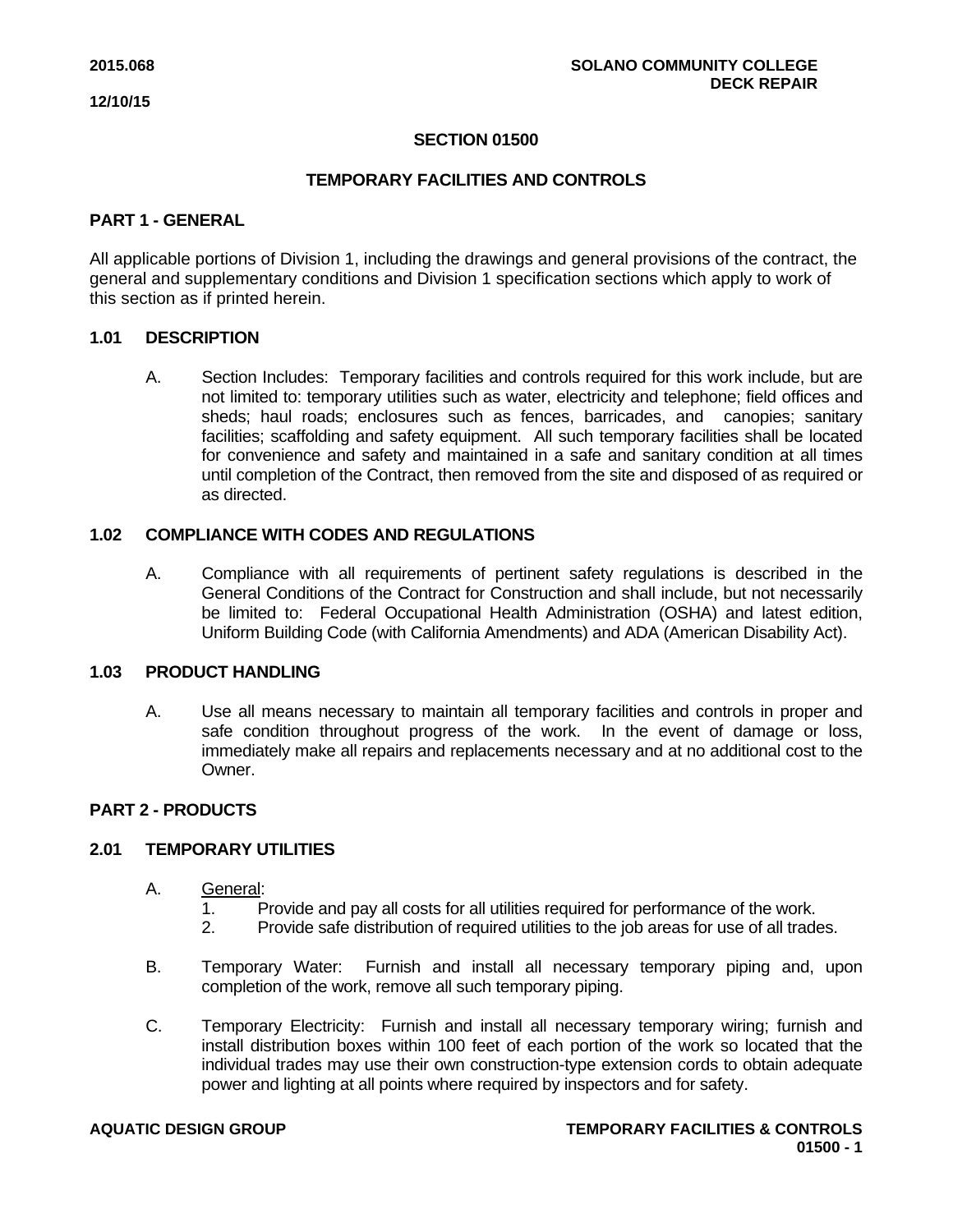D. Telephone: Maintain in the Contractor's field office or in a protected location on the job site for the use of the subcontractors; the telephone may be coin operated.

# **2.02 ACCESS FACILITIES**

A. The Contractor shall provide access facilities to the construction area as are necessary and required for carrying out the work and the same shall be kept passable at all times. Contractor shall be responsible for any damage to streets, curbs and sidewalks due to the use of such facilities, and such damaged portions shall be repaired as required to place them in the same condition as existed prior to the commencement of the work. Contractors shall comply in every respect with applicable Building Codes regarding the use of public streets and sidewalks and provide the proper barricading and lighting of public thoroughfares surrounding the construction activities.

# **2.03 ENCLOSURES, FENCES, BARRICADES AND CANOPIES**

A. Furnish, install, and maintain for the duration of construction, all required scaffolds, fences, barricades, canopies, warning signs, steps, bridges, platforms and other temporary construction necessary for proper completion of the work in compliance with all pertinent safety regulations. In addition, it is recommended that all existing improvements which are not to be altered or removed be protected by means of temporary barricades or other suitable means.

# **2.04 PUMPING**

A. Keep the site, excavations, and structures free of accumulation of water at all times, whether from underground seepage, rainfall, drainage, or broken utility lines.

#### **2.05 SANITARY FACILITIES**

A. Furnish and install all required temporary toilet buildings with sanitary toilets for use of all workmen. Comply with all minimum requirements of the Health Department or other public agency having jurisdiction. Maintain in a sanitary condition at all times.

# **2.06 FIRE PROTECTION**

A. Temporary fire extinguishers shall be provided and available at the job site in accordance with the appropriate NFPA Bulletins and good practice.

#### **PART 3 - EXECUTION**

#### **3.01 SPECIAL CONDITIONS OF THE SITE**

- A. The area to be set aside for the use of the Contractor is indicated on the Drawings as "Limit of Work." Except for sub-surface utility work, curb and gutter, temporary roads and any other work specifically shown or noted, the Contractor shall confine his exterior operations within the limits-of-work so indicated.
- B. Work shall not proceed for the site or buildings until all temporary work such as utilities, barricades, field office and sanitary facilities are furnished and installed.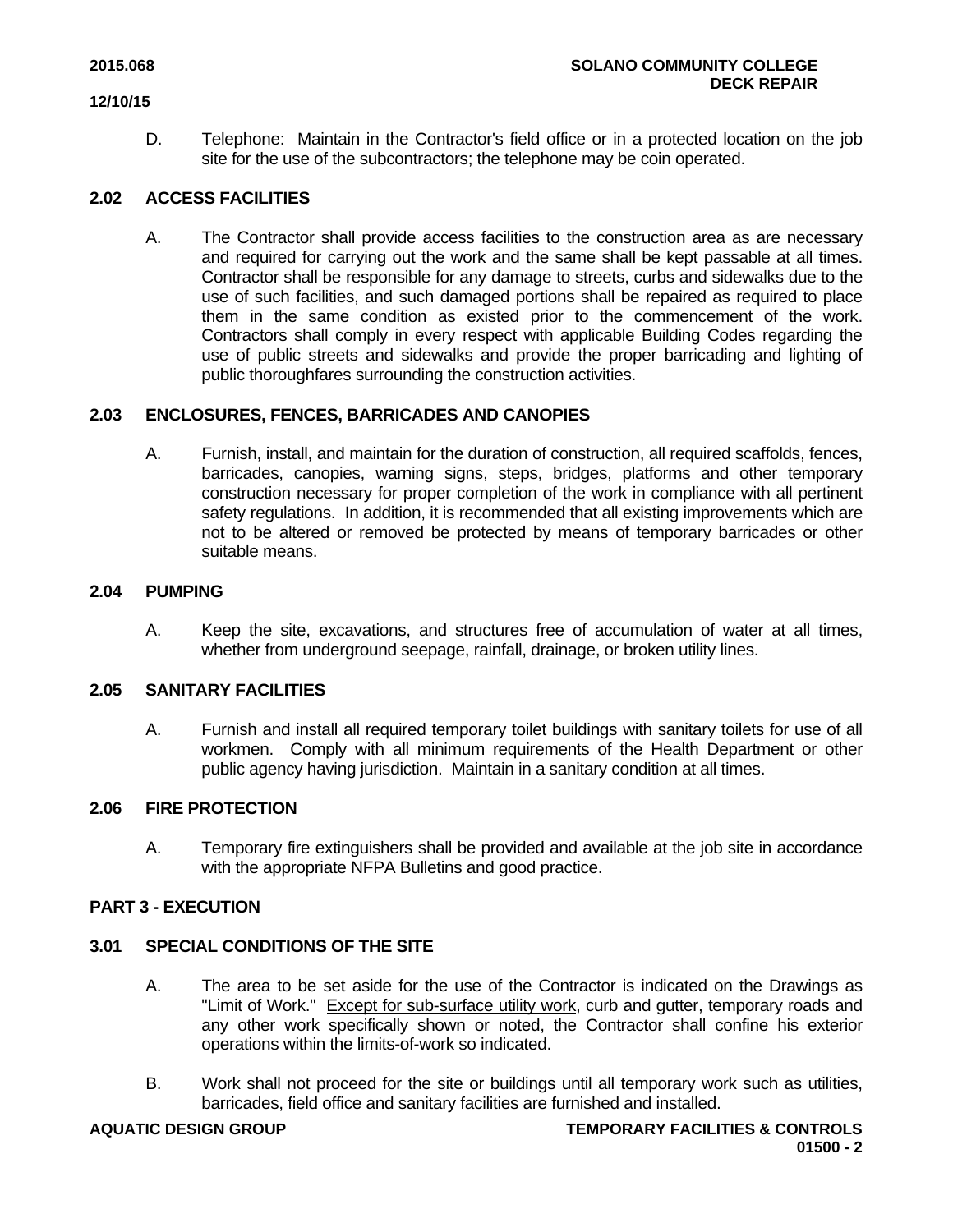C. Parking of vehicles by construction personnel shall be limited to areas outside the limits-ofwork in locations as designated by the Owner's Representative.

# **3.02 MATERIAL STORAGE AND PROTECTION**

- A. During the progress of the work, products and materials shall be neatly stored in accordance with the appropriate manufacturer's recommendations and shall be properly cared for and protected from weather, vandalism and theft.
- B. All installed products and materials shall be adequately protected until such time as the Owner accepts the Project.

# **3.03 CONDITIONS AT THE SITE**

- A. The Contractor shall make all necessary inspections of the job site and of the work to be fully aware of the conditions of all temporary facilities and controls at all times.
- B. The Contractor shall take all steps necessary to prohibit any part of the premises, the buildings, or structures to be overloaded by setting thereon any material or equipment, or performing thereon any of his work, which could cause any loss, damage, and/or injury to person or property.
- C. The Contractor shall make a close inspection of all materials as delivered and shall promptly return all defective materials without waiting for their rejection by the Architect.

### **3.04 REMOVAL**

A. Maintain all temporary facilities and controls as long as needed for the safe and proper completion of the work. Remove all such temporary facilities and controls as rapidly as progress of the work will permit, or as directed by the Architect.

### **3.05 RESTORATION OF AREAS**

A. Upon completion of the project, all temporary facilities shall be removed from the site and all areas not otherwise improved but which were adversely affected by the Contractor's work shall be returned to their original condition to the satisfaction of the Architect.

# **3.06 FINAL SITE CLEAN-UP**

A. Prior to final inspection, thoroughly clean the entire site and restore to a neat, acceptable condition. Remove from the entire site all construction waste and unused materials, dunnage, loose rock and stones, excess earth, roots, weeds, and all debris of any description resulting from the work. Hose down and scrub where necessary all new concrete and asphalt pavement and paved walks, and all existing concrete and asphalt pavement and walks dirtied as a result of the work. Thoroughly remove mortar drippings from concrete walks and other pavements, where they occur.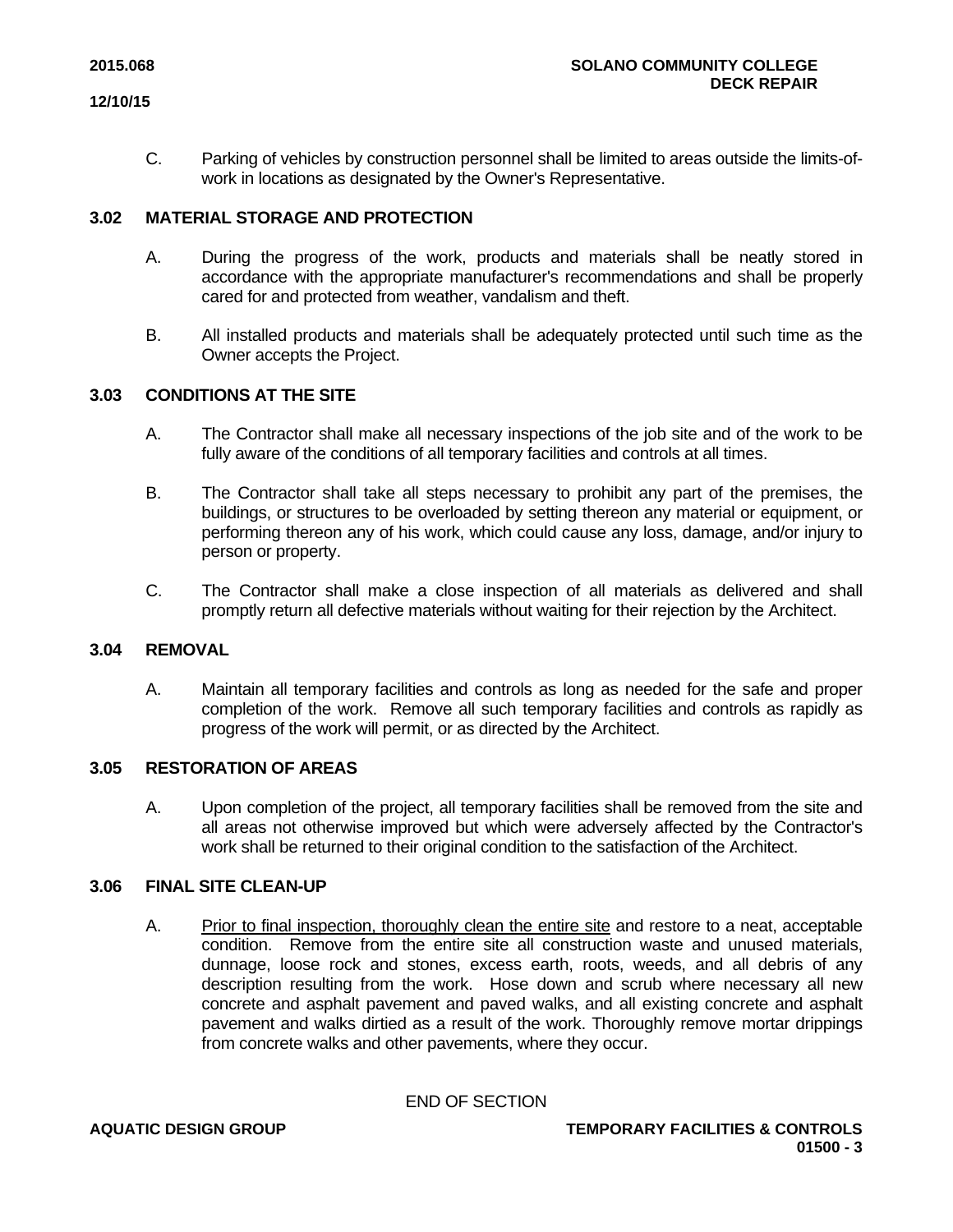# **SECTION 01770**

# **CLOSEOUT PROCEDURES**

### **PART 1 - GENERAL**

All applicable portions of Division 1, including the drawings and general provisions of the contract, the general and supplementary conditions and Division 1 specification sections which apply to work of this section as if printed herein.

# **1.01 DESCRIPTION**

A. Section Includes: The work includes, but is not necessarily limited to, performing all operations necessary for and properly incidental to closing out the project and assisting in Owner's final inspection as hereinafter specified.

# **1.02 FINAL COMPLETION**

- A. When the Contractor considers the work, or a designated portion of the work complete, submit written request to Owner's Representative for inspection. By submittal of request, Contractor certifies that:
	- 1. Contract Documents have been reviewed.
	- 2. Work has been completed in accordance with the Contract Documents and is ready for inspection.
	- 3. Equipment systems have been tested, adjusted, balanced and are fully operational.
- B. Submit request a minimum of five (5) working days in advance of requested inspection date. Contractor shall be responsible for allowing sufficient time during contract period to complete inspections and any corrections.
- C. Should Owner's Representative inspection find work incomplete, Owner's Representative will notify Contractor in writing, listing observed deficiencies.
- D. Contractor shall remedy listed deficiencies and send a request for final inspection. At the Owner's option, a reinspection(s) of the work to identify additional deficiencies, if any, may be required. Owner's costs associated with reinspection(s) are subject to provisions of Article 1.04 of this Section.
- E. When Owner confirms work is complete, and close-out submittals as referred to in Article 1.05 of this Section are provided, Owner's Representative will notify Contractor of date of completion in writing.

# **1.03 REINSPECTIONS**

A. Should status of completion of work require reinspection(s) by Owner due to failure of work to comply with Contractor's claims on initial inspection, Owner may deduct the amount of compensation for reinspection services from final payment to Contractor. Observed deficiencies in excess of ten (10) will be reason for reinspection.

#### **AQUATIC DESIGN GROUP CLOSEOUT PROCEDURES**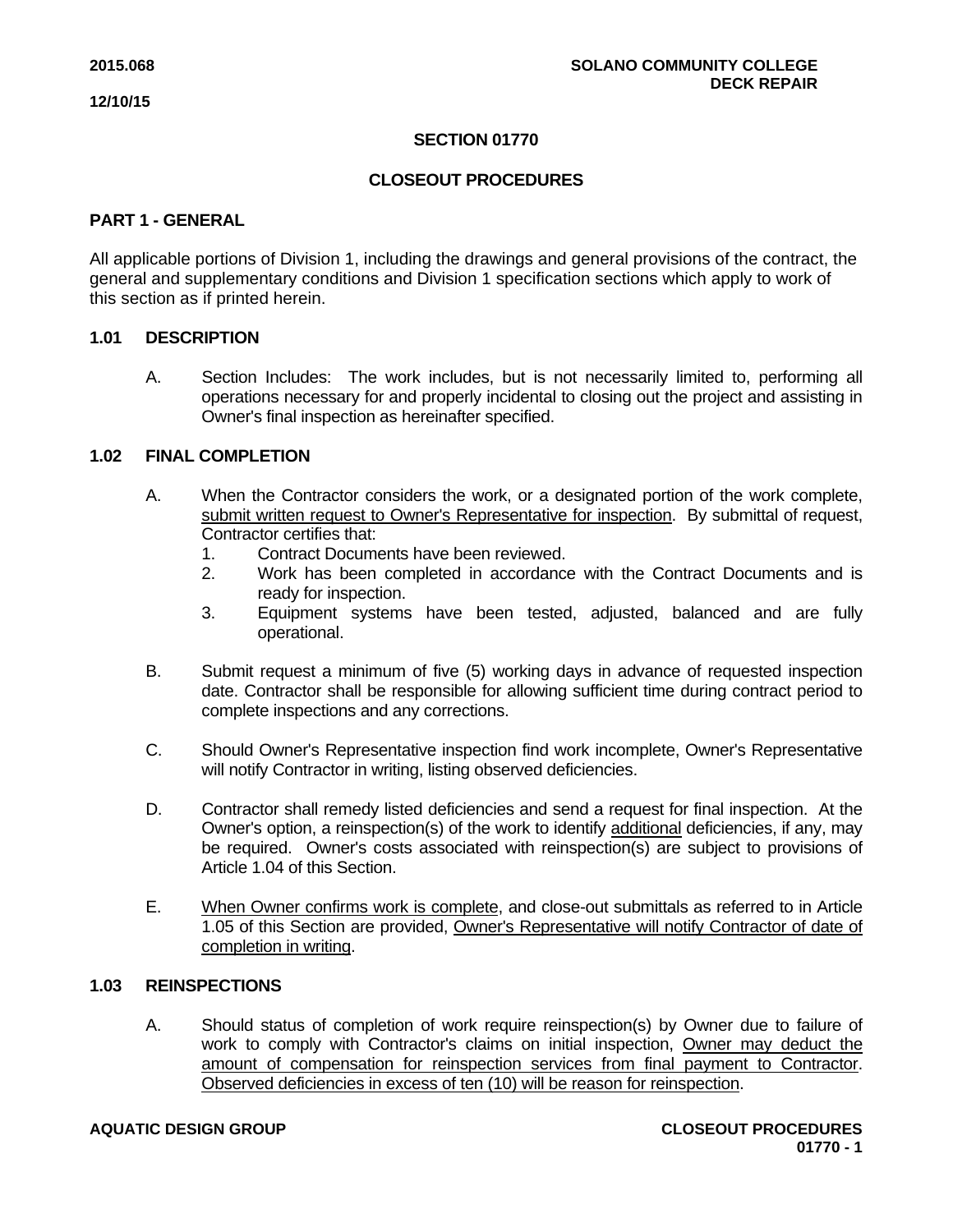B. Inspections initiated at the request of the Owner will not be subject to the provisions of this Article.

# **1.04 CLOSE-OUT SUBMITTALS**

- A. Project Record Documents
- B. Operation and Maintenance Data
- C. Warranties and Guarantees
- D. Spare Parts and Maintenance Materials
- E. Evidence of Payment and Lien Releases along with a list of all subcontractors which contributed labor or materials to the project.
- F. Other data and materials as may be required in individual Sections of the Specifications.

#### **1.05 APPLICATION FOR FINAL PAYMENT**

A. Submit application for final payment in accordance with provisions of the Contract for Construction.

# **PART 2 - PRODUCTS**

NOT USED

**PART 3 - EXECUTION** 

NOT USED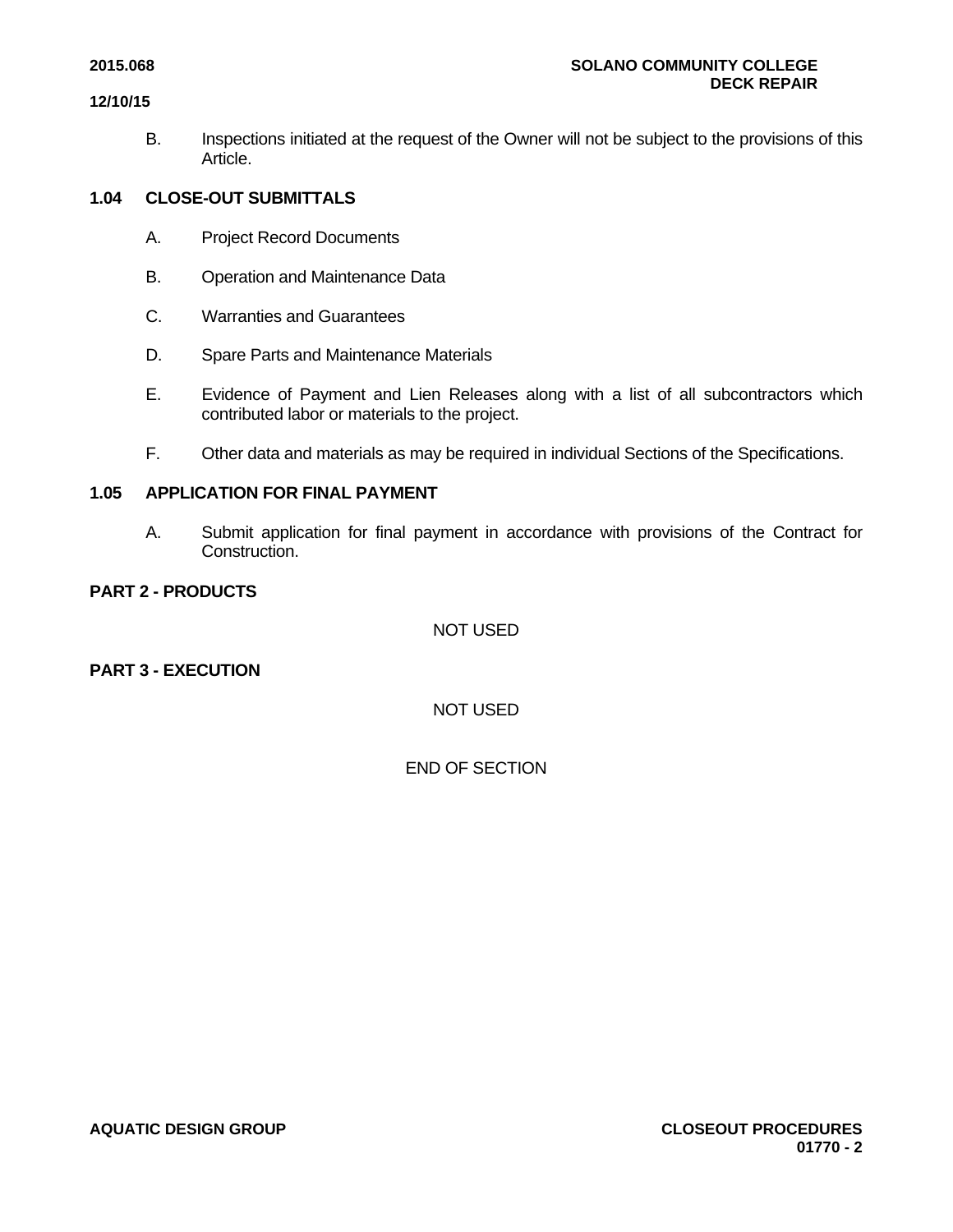# **SECTION 02050**

# **DEMOLITION**

### **PART 1 - GENERAL**

All applicable portions of Division 1, including the drawings and general provisions of the contract, the general and supplementary conditions and Division 1 specification sections which apply to work of this section as if printed herein.

# **1.01 DESCRIPTION**

- A. Section Includes:
	- 1. Demolition and removal of a portion of decking at the swimming pool to allow for the installation of new pool slot drains and anchors and footings for future accessible lifts.
- B. Site Visitation: In preparing a proposal, visit the site, carefully examine the Drawings and Specifications, and determine that the work can be properly executed in accordance with the Contract Documents. No allowance will be made for any error through negligence in observing the site conditions.

# **PART 2 - PRODUCTS**

NOT USED

### **PART 3 - EXECUTION**

#### **3.01 TREATMENT OF EXISTING FACILITIES**

- A. Protection: Use necessary procedures, caution and covering to protect from damage existing facilities, equipment and accessories not noted to be replaced or restored. Maintain active utilities traversing the project site in operating condition.
- B. Replacement: In the event of damage, immediately notify the Owner, and make all repairs and replacements necessary to the approval of the Engineer without change in contract amount or time.

# **3.02 REMOVAL OF DEBRIS**

A. All items noted for demolition shall be immediately removed from the project site and hauled and dumped in compliance with all local codes and regulations, including payment of any associated fees.

# **3.03 SAFETY BARRICADES**

A. Provide substantial barricades around and at all areas and openings as soon as such areas and openings are created. Barricades must be adequate to block access and give warning to the general public.

# **AQUATIC DESIGN GROUP DEMOLITION**

**02050 - 1**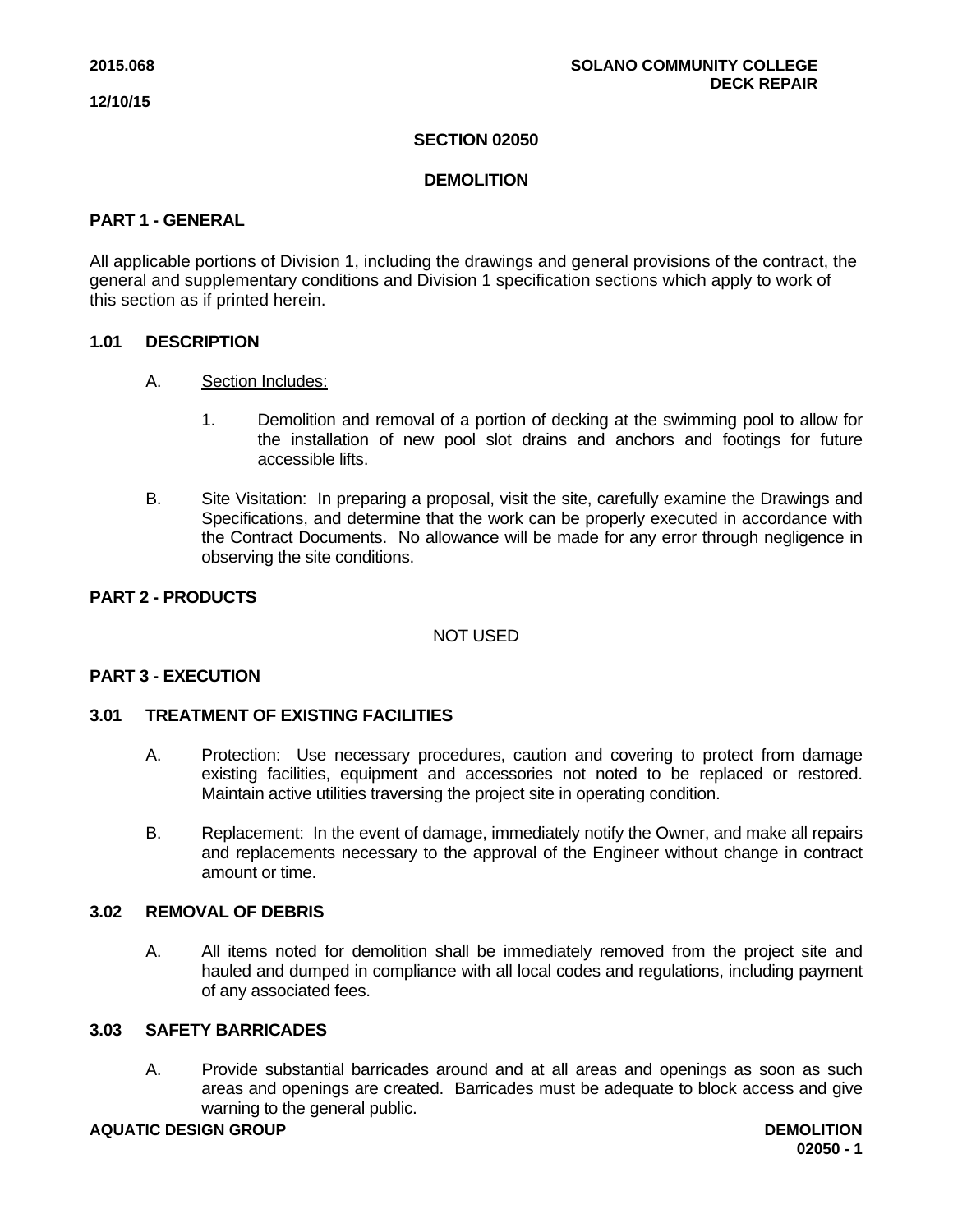# **3.04 CLEAN-UP**

A. Upon completion of the work of this Section, immediately remove all broken concrete, debris and rubbish occasioned by this work to the approval of the Engineer.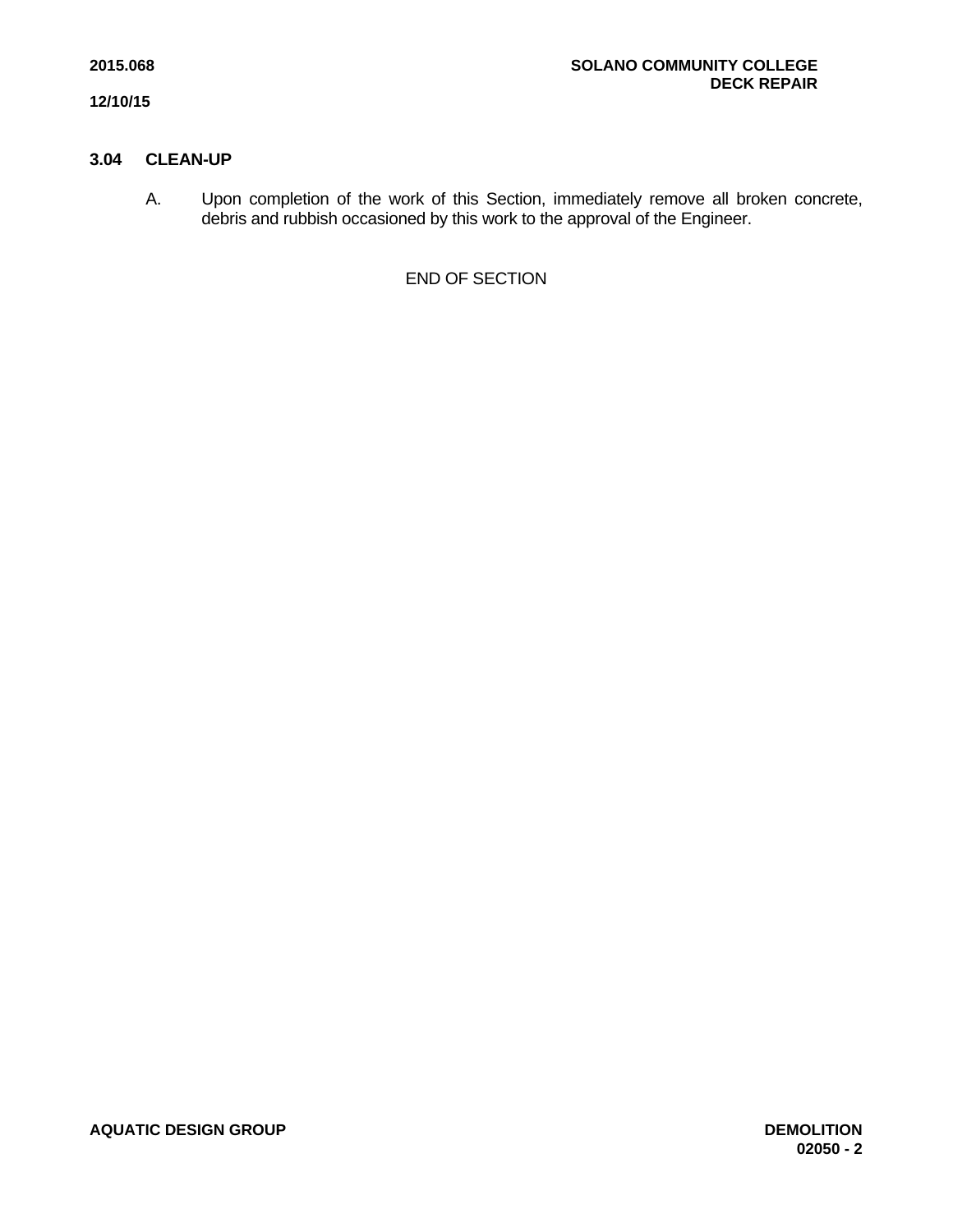# **SECTION 13152**

# **SWIMMING POOL CONCRETE**

# **PART 1 – GENERAL**

All applicable portions of Division 1, including the drawings and general provisions of the contract, the general and supplementary conditions and Division 1 specification sections which apply to work of this section as if printed herein.

# **PART 1 GENERAL**

#### **1.01 WORK INCLUDED**

- A. Forming for cast-in-place concrete associated with swimming pool decking.
- B. Reinforcement for cast-in-place concrete associated with swimming pool decking.
- C. Cast-in-place concrete for swimming pool decking.

# **1.02 QUALITY ASSURANCE**

- A. Qualifications of Workers:
	- 1. The entity performing the work of this Section shall have been successfully engaged in the respective trade for at least five (5) years immediately prior to commencement of the Work.
	- 2. For actual construction operations, use only trained and experienced workers with a minimum of three (3) years experience with the materials and methods specified.
	- 3. Provide at least one person who shall be present at all times during execution of the work of this Section, with a minimum of five (5) years experience with the type of materials being installed, the referenced standards, and who shall direct all Work performed under this Section.
- B. Standards:
	- 1. In addition to complying with the California Building Code (latest edition), comply with all pertinent recommendations contained in "Recommended Practice for Concrete Formwork," Publication ACI 347 of the American Concrete Institute.
	- 2. In addition to complying with California Building Code (latest edition), comply with all pertinent recommendations contained in "Manual of Standard Practice for Detailing Reinforced Concrete Structures," Publication ACI 315 of the American Concrete Institute.
	- 3. In addition to comply with all local codes and regulations, comply with all pertinent recommendations contained in American Society for Testing and Materials (ASTM); ASTM C 920 "Standard Specification for Elastomeric Joint Sealants."
	- 4. Where provisions of applicable codes and standards conflict with the requirements of this Section, the more stringent provisions shall govern.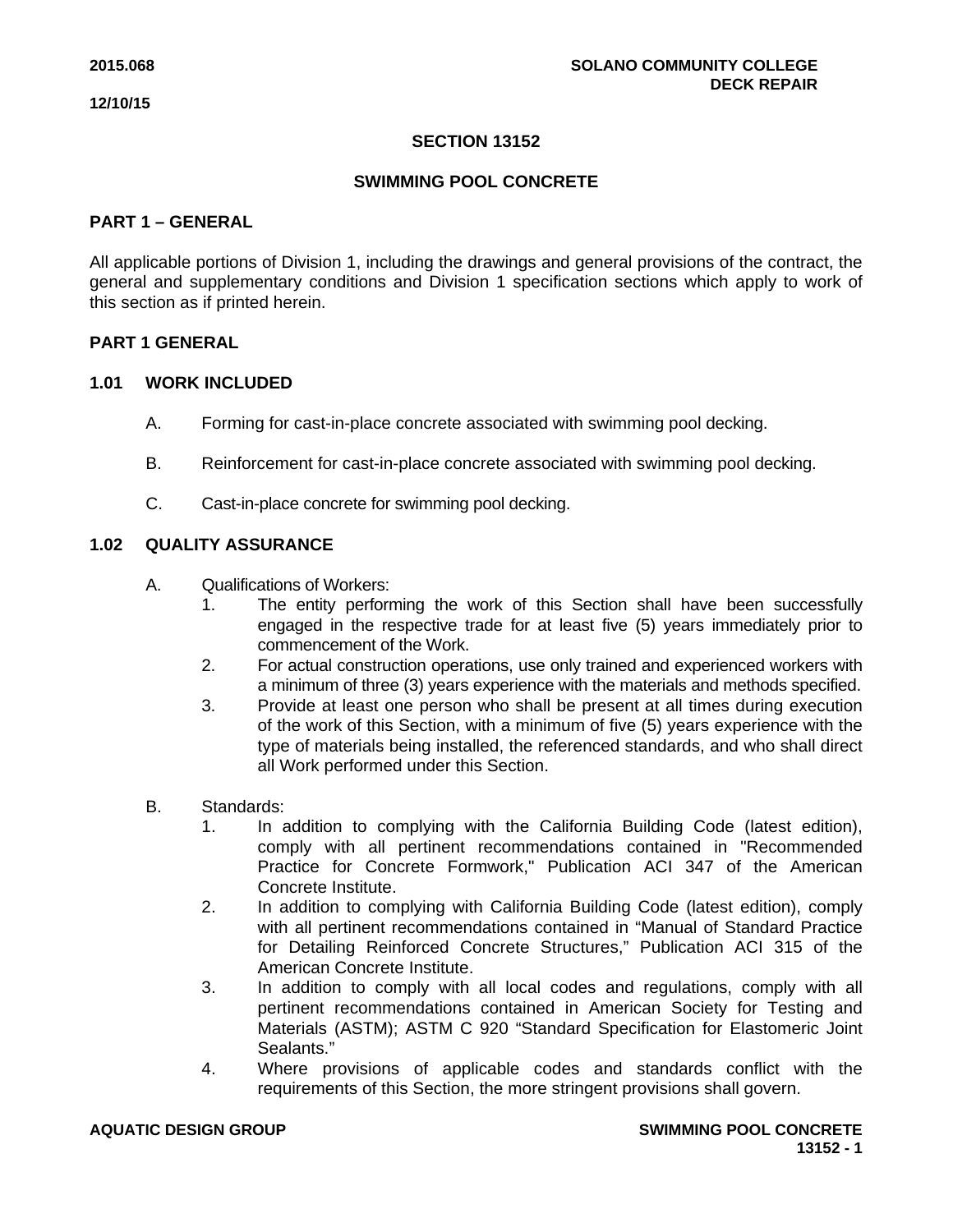C. Tolerances: Construct all swimming pool concrete straight, true, plumb and square within a tolerance horizontally of one in 200 and vertically of one in 2000.

# **1.03 SUBMITTAL AND SUBSTITUTIONS**

- A. Provide submittals in conformance with the requirements of Section 01330.
- B. Samples and Certificates, Concrete Reinforcement:
	- 1. Provide all data and access required for testing as described in the Specifications.
	- 2. All material shall bear mill tags with heat number identification. Mill analysis and report shall be made available upon request.
	- 3. Material not so labeled and identifiable may be required by the Owner's Representative to be tested by the testing laboratory selected by the Owner's Representative and at no additional cost to the Owner, in which case random samples will be taken for one series of tests from each 2-1/2 tons or fraction thereof of each size and kind of reinforcing steel.
	- 4. Design mix from batch plant demonstrating previous use history and associated strengths at 28 days.
	- 5. The Contractor shall submit a mix design stamped and signed by a licensed engineer for approval by the Owner's Representative prior to any placement of concrete.
- C. Submit proof of qualifications as specified in Article 1.02.A of this Section.
- D. Submit reinforcing shop drawings for pool walls, gutters, floors, dike walls and balance tanks, etc. as shown on the construction drawing.

# **1.04 PRODUCT HANDLING**

- A. Delivery: Deliver materials to the Project Site in the manufacturer's original unopened containers with all labels intact and legible.
- B. Storage: Store materials under cover in a manner to prevent damage and contamination, and store only the specified materials at the Project Site.
- C. Protection: Use all means necessary to protect the swimming pool concrete before, during, and after installation and to protect the installed Work specified in other Sections.
- D. Replacements: In the event of damage, immediately make all repairs and replacements necessary to the approval of the Owner's Representative.

# **PART 2 – PRODUCTS**

# **2.01 CONCRETE FORMWORK**

A. Form Materials:

**AQUATIC DESIGN GROUP SWIMMING POOL CONCRETE** 1. Form Lumber: All form lumber in contact with exposed concrete shall be new except as allowed for reuse of forms in Part 3 of this Section, and all form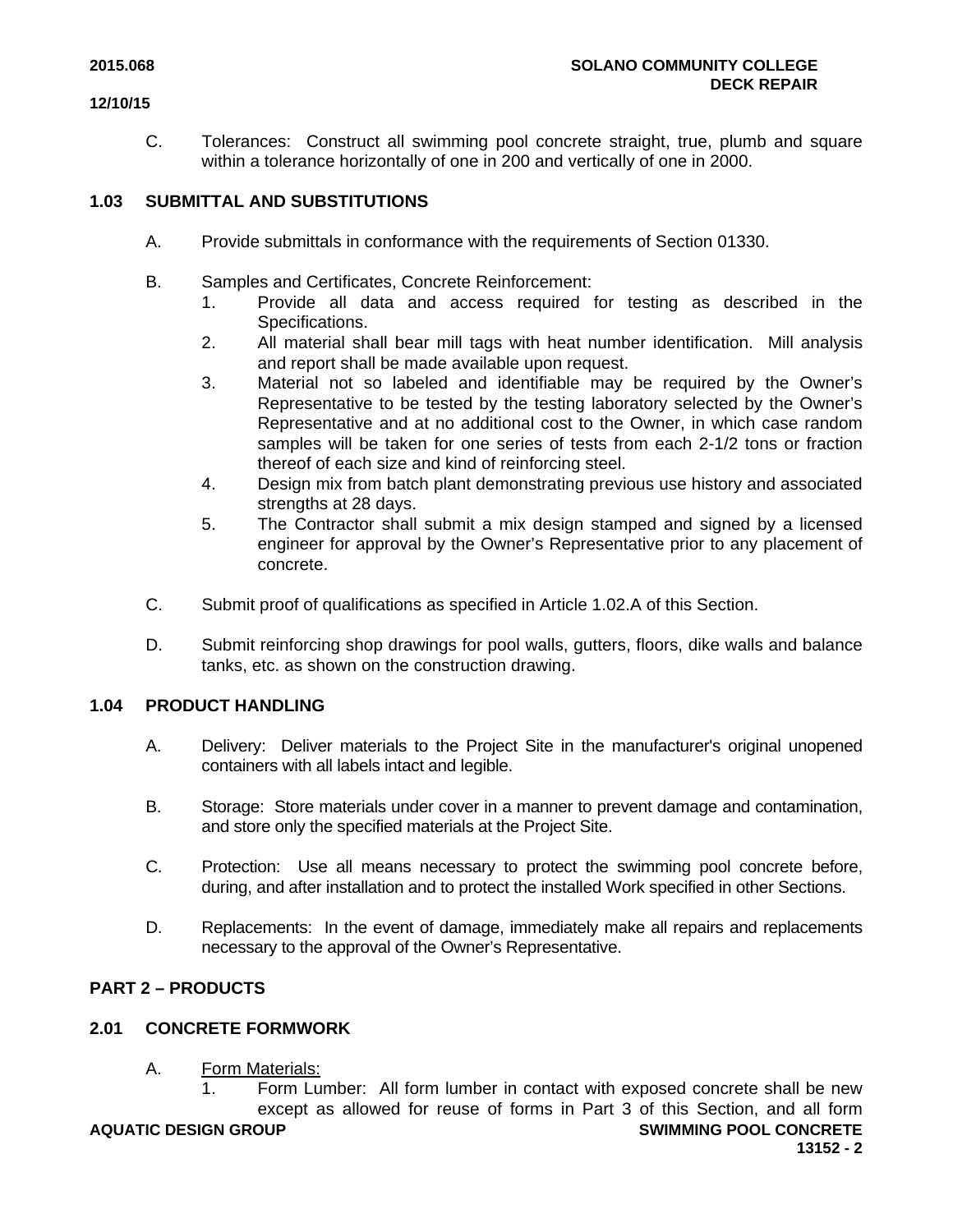lumber shall be one of the following, a combination thereof, or an equal approved in advance by the Owner's Representative.

- a. "Plyform," Class I or II, bearing the label of the Douglas Fir Plywood Association; "Inner-Seal" Form as manufactured by Louisiana-Pacific, or approved equal.
- b. Douglas Fir-Larch, number two grade, seasoned, surfaced four sides.
- 2. Form Release Agent: Colorless, non-staining, free from oils; chemically reactive agent that shall not impair bonding of paint or other coatings intended for use.
- B. Ties and Spreaders:
	- 1. Type: All form ties shall be a type which do not leave an open hole through the concrete and which permits neat and solid patching at every hole.
	- 2. Design: When forms are removed, all metal reinforcement shall be not less than two (2) inches from the finished concrete surface.
	- 3. Wire Ties and Wood Spreaders: Do not use wire ties or wood spreaders.
- C. Alternate Forming Systems: Alternate forming systems may be used subject to the advance approval of the Owner's Representative.

# **2.02 CONCRETE REINFORCEMENT**

- A. Bars: Bars for reinforcement shall conform to "Specifications for Deformed Billet-Steel Bars for Concrete Reinforcement," ASTM A-615, Grade 60.
- B. Wire Fabric: Wire fabric shall conform to "Specifications for Wire Fabric for Concrete Reinforcement," ASTM A-185.
- C. Tie Wire: Tie wire for reinforcement shall conform to "Specifications for Stainless Steel Wire for Concrete Reinforcement," 16 gauge tie wire.

# **2.03 CAST-IN-PLACE CONCRETE**

- A. Concrete:
	- 1. All concrete, unless otherwise specifically permitted by the Owner's Representative, shall be transit-mixed in accordance with ASTM C94. Concrete for water retaining structures that do not receive a waterproofing finish such as ceramic tile or swimming pool plaster shall contain an integral waterproofing admixture.
	- 2. The control of concrete production shall be under the supervision of a recognized testing agency, selected by the Owner.
	- 3. Quality: All concrete shall have the following minimum compressive strengths at twenty-eight (28) days and shall be proportioned within the following limits:
		- a. 3,000 psi minimum compressive strength.
		- b. 1" maximum size aggregate.
		- c. 6.0 minimum sacks of cement per cubic yard.\*
		- d. 4" maximum slump.
			- For estimate only: to be determined by mix design.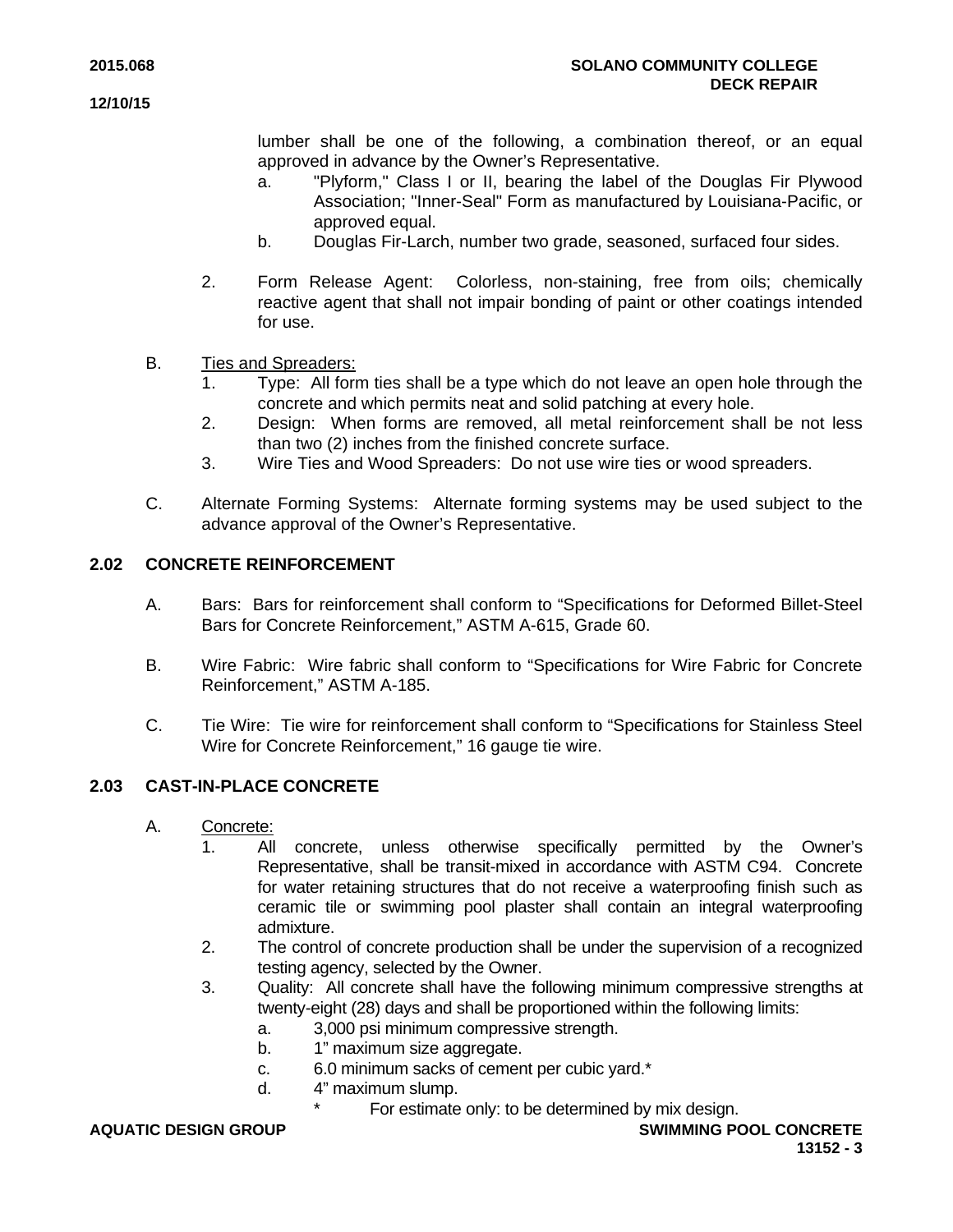- 4. Cement: All cement shall be Portland Cement conforming to ASTM C-150, type II, and shall be the product of one manufacturer.
- 5. Aggregates:
	- a. Shall conform to "Standard Specifications for Concrete Aggregates," ASTM C33, except as modified herein.
	- b. Coarse Aggregate: Clean sound washed gravel or crushed rock. Crushing may constitute not more than 30% of the total coarse aggregate volume. Not more than 5% flat, thin, elongated or laminated material nor more than 1% deleterious material shall be present. 1" aggregate graded from  $1/4$ " to 1", fineness modulus 6.90 to 7.40. 1-1/2" graded from  $\frac{1}{2}$ " to 1-1/2", fineness modulus 7.80 to 8.20.
	- c. Fine Aggregate: Washed natural sand of hard, strong particles and shall contain not more than 1% of deleterious material, fineness modulus 2.65 to 3.05.
- 6. Water: Clean, fresh, free from acid, alkali, organic matter or other impurities liable to be detrimental to the concrete (potable).
- 7. Admixtures: Admixtures shall be used upon approval of the Owner's Representative.
	- a. Air-entraining admixture: Conform to ASTM C260.
	- b. Water-reducing admixture: Conform to ASTM C494.
	- c. Waterproofing admixture: Conform to ASTM C494.
- B. Construction Joints: Use keyform for slab pour joints. Either preformed galvanized or PVC construction joint forms of a standard manufacturer may be used. Install per manufacturer's recommendations and tool edges of slabs. All expansion joints must be the full depth of the concrete section in which they are located .
- C. Waterstops: PVC bulb-type for use between concrete pours / lifts, conforming with ASTM D 570, D 624, and D 638. Provide in configuration(s) as recommended by manufacturer for specific application. Greenstreak, W.R. Meadows, or approved equal.
- D. Curing Materials:
	- 1. Liquid Membrane (covered slab): Chlorinated rubber membrane forming, curingsealing compound conforming to ASTM C309.
	- 2. Liquid Membrane (exposed slab): Clear methyl and butyl methacrylate nonstaining, membrane forming, curing-sealing compound conforming to ASTM C309.
- E. Cement Grout and Drypack:
	- 1. Cement Grout: Mix 1 part by volume of Portland Cement, 1/2 part by volume of water and fine aggregate enough to make mixture flow under its' own weight.
	- 2. Drypack: Mix 1 part by volume of Portland Cement, 1/2 part by volume of water and fine aggregate enough to make a stiff mix that will mold into a ball. Mix no more than can be used in 30 minutes.
- F. Non Shrink Grout:
	- 1. 'Fastest' non shrink grout no. 1585-09-20 exceeds ASTM C928 R-3 and ASTM C1107. 5,000 PSI at 7 days 'Fastest' or approved equal.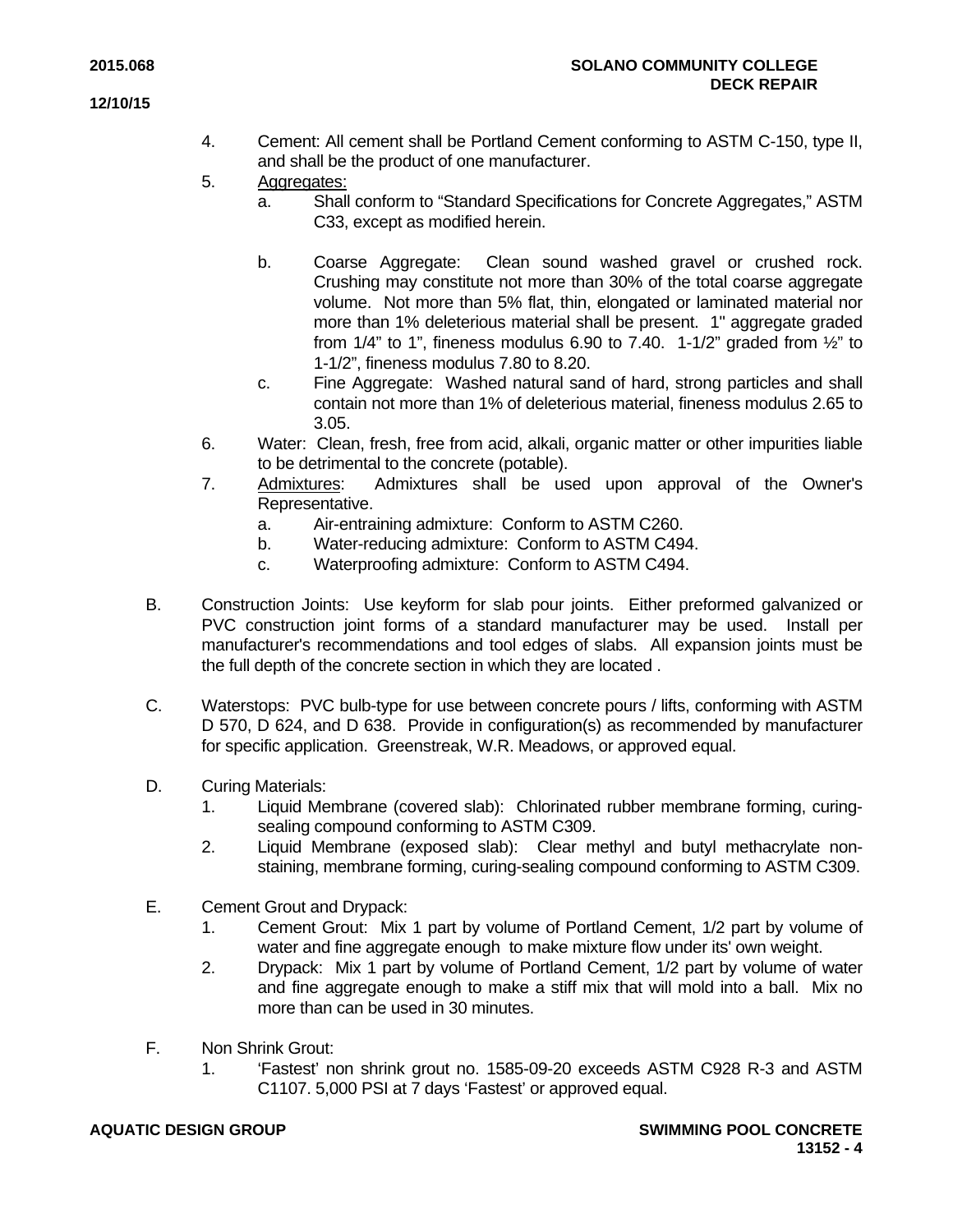- G. Zinc Rich Paint:
	- 1. Rust Oleum 'Brite' zinc paint or approved equal. For application to embedded rebar with rust prior to concrete encasement.
- H. Pool Concrete Deck Coating Finish
	- 1. Acceptable Manufacturer: SUNDEK Products Inc, U.S.A which is located at 805 Ave H Suite 508; Arlington TX 76011; ASD. Toll Free Tel: 877-478-6335. Color to be selected from standard signature colors.
	- 2. Materials
		- a. Sundek Premix:
			- 1.) Copolymer modified thin set cement coating to be used in conjunction with Sundek Additive, available in Tan, Grey, Red and White colors.
		- b. Sundek Primer/Additive:
			- 1.) Vinyl acetate emulsion with 53% solids content.
		- c. Sundek Finish Coat:
			- 1.) Water base acrylic color effect available in 16 standard colors or any customer color choice as special order.
		- d. Sundeck Clear Finish Coat
			- 1.) Water based acrylic clear coat with 20% solids.
	- 3. Preparation
		- a. Clean concrete surface with high pressure power washer.
		- b. Remove dirt, grease, oil, curing compounds or other foreign substances, which may prevent proper bonding.
		- c. Provide protective masking at all adjacent areas not to be coated.
		- d. Repair cracks, surface damage and any corrective measures on concrete.
	- 4. Application
		- a. Spray or roll on Sundek Primer/Additive on area to be coated. Allow to dry and become transparent.
		- b. Sundek Base Coat (Required for blending repairs and profiling rough concrete systems.)
			- 1.) Apply Sundek basecoat using squeegee or trowel uniformly on area to be coated to a minimum thickness of 1/16" and allow drying.
		- c. Spray Sundek Classic Texture Premix thru hopper gun with air pressure at 12 lbs.
		- d. Knock down sprayed texture after it loses its gloss to provide a non-slip finish.
		- e. Spray Sundek Finish Coat to surface once is completely dry by roller or airless type sprayer and allow drying completely.

# **2.04 OTHER MATERIALS**

A. All other materials, not specifically described but required for proper completion of the work of this Section, shall be as selected by the Contractor subject to the advance review by the Owner's Representative.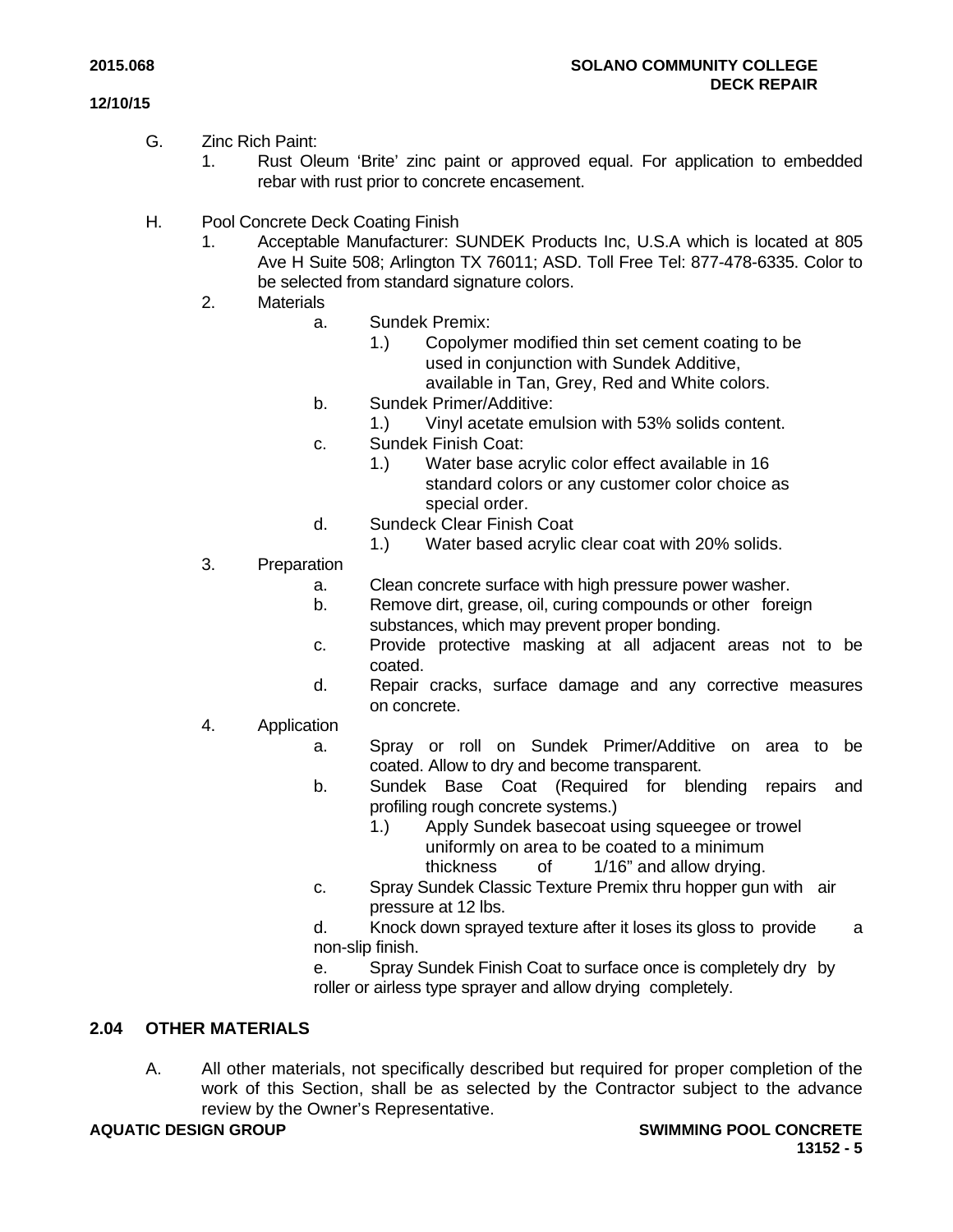# **PART 3 – EXECUTION**

# **3.01 SURFACE CONDITIONS**

- A. Inspection:
	- 1. Prior to all Work of this Section, carefully inspect the installed Work of other trades and verify that all such Work is complete to the point where this installation may properly commence.
	- 2. Verify that all Work may be constructed in accordance with all applicable codes and regulations, the referenced standards, and the original design.

# B. Discrepancies:

- 1. In the event of discrepancy, immediately notify the Owner's Representative.
- 2. Do not proceed with installation in areas of discrepancy until all such discrepancies have been fully resolved.
- 3. Failure to notify the Owner's Representative and give written notice of discrepancies shall constitute acceptance by the Contractor of existing conditions as fit and proper to receive work.

# **3.02 CONCRETE FORMWORK**

- A. Construction of Forms:
	- 1. General: Construct all required forms to be substantial, sufficiently tight to prevent leakage of concrete paste, and able to withstand excessive deflection when filled with wet concrete.
	- 2. Layout:
		- a. Form for all required cast-in-place concrete to the shapes, sizes, lines and dimensions indicated on the Drawings.
		- b. Exercise particular care in the layout of forms to avoid necessity for cutting concrete after placement.
		- c. Make proper provisions for all openings, offsets, recesses, anchorages, blocking and other features of the Work as shown or required.
		- d. Perform all forming required for Work of other trades and do all cutting and repairing of forms required to permit such installation.
		- e. Carefully examine the Drawings and Specifications and consult with other trades as required relative to providing for pipe and conduit penetrations, reglets, chases and other items in the forms.
	- 3. Imbedded Items: Set all required steel frames, angles, bolts, inserts and other such items required to be anchored in the concrete prior to concrete being placed.
	- 4. Bracings:
		- a. Properly brace and tie the forms together so as to maintain position and shape and to ensure safety to workmen.
		- b. Construct all bracing, supporting members and centering of ample size and strength to safely carry, without excessive deflection, all dead and live loads to which they may be subjected.
		- c. Properly space the forms apart and securely tie them together, using metal spreader ties that give positive tying and accurate spreading.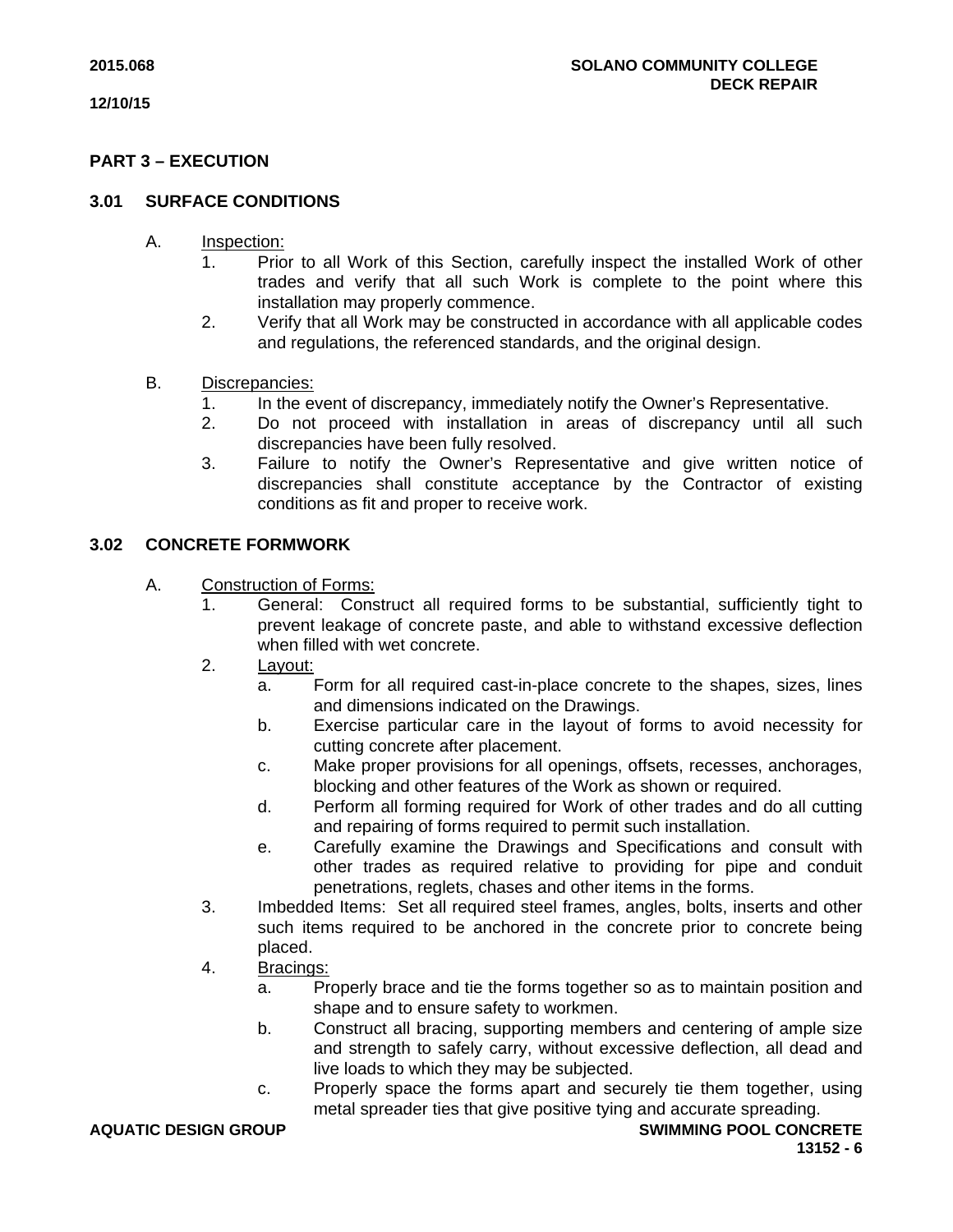- 5. Wetting: Keep forms sufficiently wetted to prevent joints from opening up before concrete is placed.
- B. Plywood Forms:
	- 1. Design: Nail the plywood panels directly to studs and apply in a manner to minimize the number of joints.
	- 2. Joints: Make all panel joints tight butt joints with all edges true and square.
- C. Footing Forms:
	- 1. Wood Forms: All footing forms shall be wood unless otherwise specifically approved by the Owner's Representative, or as specified in paragraph  $3.02(C)(2)$ .
	- 2. Earth Forms:
		- a. Side walls for footings may be of earth provided the soil will stand without caving and the sides of the bank are made with a neat cut to the minimum dimensions indicated on the Drawings.
		- b. For excavation and backfill of earth forms, conform with applicable provisions of the Specifications.
- D. Reuse of Forms:
	- 1. Reuse of forms shall be subject to advance approval of the Owner's Representative.
	- 2. Except as specifically approved in advance by the Owner's Representative, reuse of forms shall in no way delay or change the schedule for placement of concrete from the schedule obtainable if all forms were new.
	- 3. Except as specifically approved in advance by the Owner's Representative, reuse of forms shall in no way impart less structural stability to the forms nor less acceptable appearance to finished concrete.
- E. Removal of Forms:
	- 1. General:
		- a. In general, side forms of footings may be removed seven (7) days after placement of concrete, but time may be extended if deemed necessary by the Owner's Representative.
		- b. Forms for footings, foundations, grade beams, slabs, walls, and other formed concrete may be removed fourteen (14) days after placement of concrete.
	- 2. Removal:
		- a. Use all means necessary to protect workers, passersby, the installed Work of other trades and the complete safety of the structure.
		- b. Cut nails and tie wires or form ties off flush, and leave all surfaces smooth and clean.
		- c. Remove metal spreader ties on exposed concrete by removing or snapping off inside the wall surface and pointing up and rubbing the resulting pockets to match the surrounding areas.
		- d. Flush all holes resulting from the use of spreader ties and sleeve nuts using water, and then solidly pack throughout the wall thickness with cement grout applied under pressure by means of a grouting gun; grout shall be one part Portland Cement to 2-1/2 parts sand; apply grout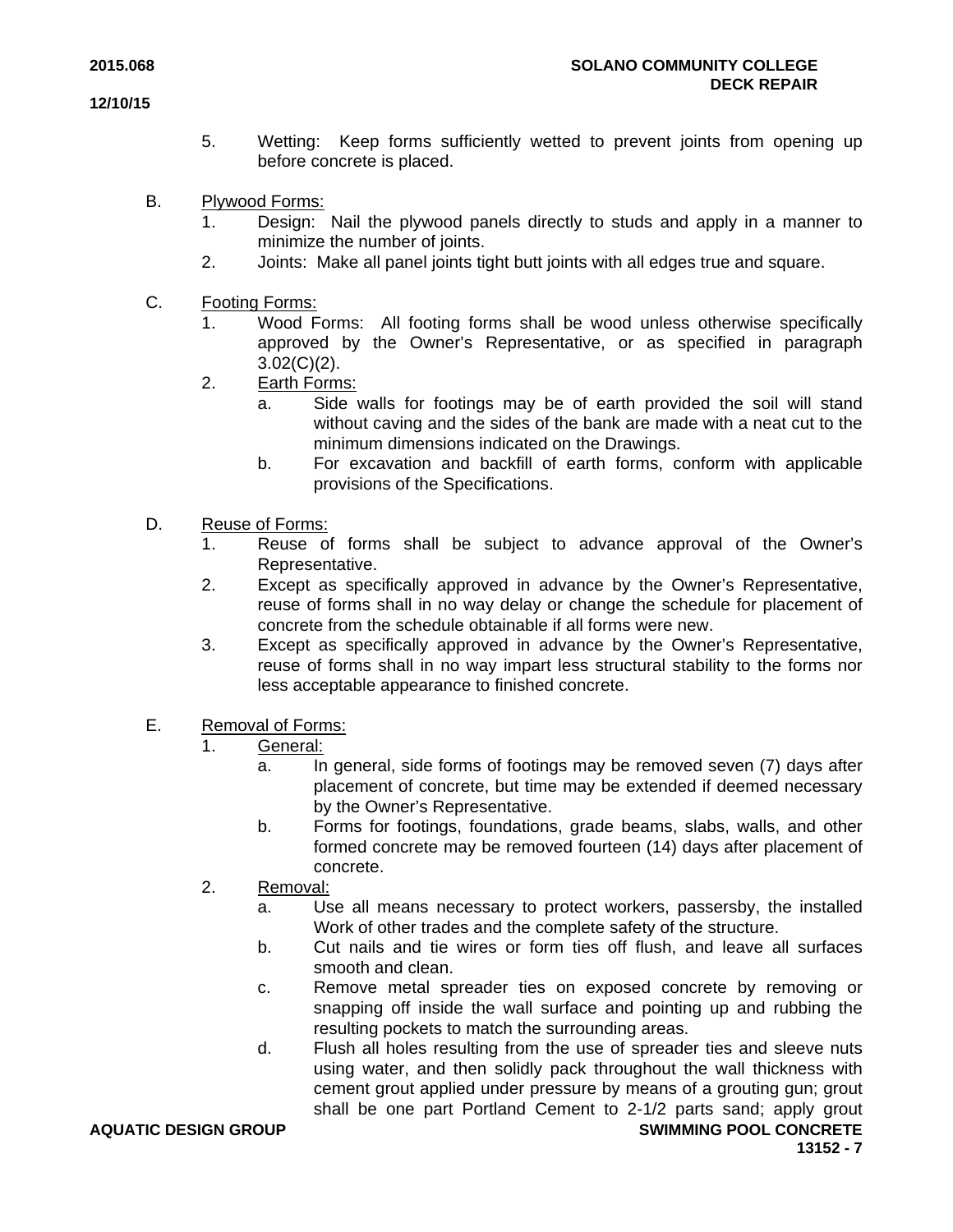immediately after removing forms.

# **3.03 CONCRETE REINFORCEMENT**

- A. Bending:
	- 1. General:
		- a. Fabricate all reinforcement in strict accordance with the Drawings.
		- b. Do not use bars with kinks or bends not shown on the Drawings.
		- c. Do not bend or straighten steel in a manner that will injure the material. (When opposite end is already encased in concrete.)
	- 2. Design:
		- a. Bend all bars cold.
		- b. Make bends for stirrups and ties around a pin having a diameter of not less than two (2) times the minimum thickness of the bar.
		- c. Make bends for other bars, including hooks, around a pin having a diameter of not less than six (6) times the minimum thickness of the bar.
- B. Placing:
	- 1. General: Before the start of concrete placement, accurately place all concrete reinforcement, positively securing and supporting by concrete blocks, metal chairs or spacers, or by metal hangers.
	- 2. Clearance:
		- a. Preserve clear space between bars of not less than one and one-half (1-1/2) times the nominal diameter of the round bars.
		- b. In no case let the clear space be less than one and one-half (1-1/2) inches nor less than one and one-third (1-1/3) times the maximum size of the aggregate.
		- c. Provide the following minimum concrete covering of reinforcement:
			- i. Concrete deposited against earth: three (3) inches.
			- ii. Concrete below grade deposited against forms: two (2) inches.
			- iii. Concrete elsewhere: As indicated on Drawings or otherwise approved by the Owner's Representative.
	- 3. Splicing:
		- a. Horizontal Bars:
			- i. Place bars in horizontal members with minimum lap at splices sufficient to develop the strength of the bars.
			- ii. Bars may be wired together at laps except at points of support of the member, at which points preserve clear space described above.
			- iii. Whenever possible, stagger the splices of adjacent bars.
			- iv. Splice sixty (60) bar diameters minimum.
		- b. Wire Fabric: Make all splices in wire fabric at least one and one-half (1-1/2) meshes wide.
		- c. Other Splices: Make only those other splices that are indicated on the Drawings or specifically approved by the Owner's Representative.
	- 4. Dowels: Place all required steel dowels and securely anchor them into position before concrete is placed.
	- 5. Obstructions: In the event conduits, piping, inserts, sleeves and other items interfere with placing reinforcement as indicated on the Drawings or otherwise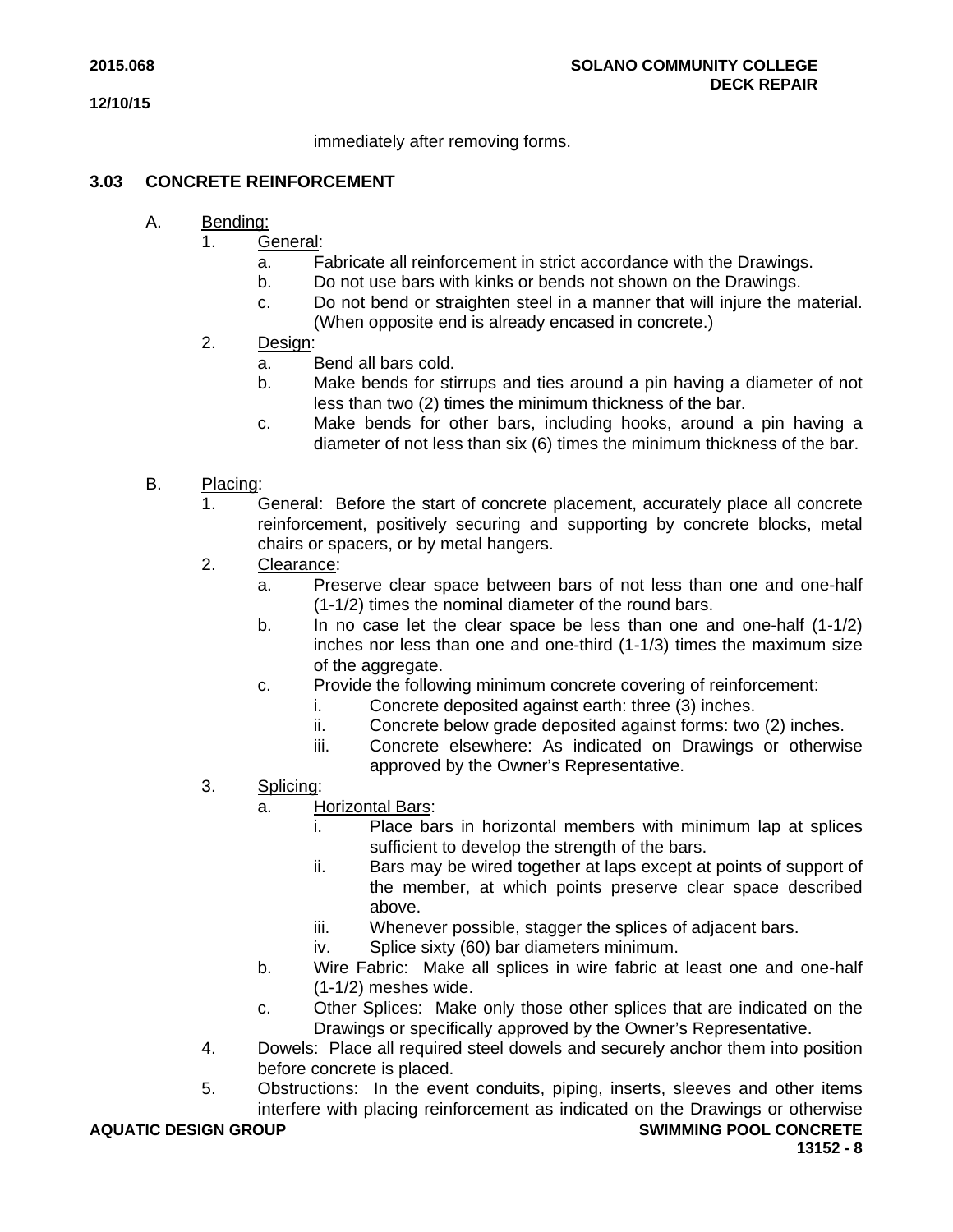required, immediately consult with the Owner's Representative and obtain approval of a new procedure prior to placing concrete.

C. Cleaning Reinforcement: Steel reinforcement, at the time concrete is placed around it, shall be free from rust scale, loose mill scale, oil, paint and all other coatings which will destroy or reduce the bond between steel and concrete.

# **3.04 CAST-IN-PLACE CONCRETE**

# A. Conveying and Placing Concrete:

- 1. Before placing concrete, mixing and conveying equipment shall be well cleaned, and the forms and space to be occupied by concrete shall be thoroughly cleaned and wetted. Ground water shall be removed until the completion of the work.
- 2. No concrete shall be placed in any unit of work until all formwork has been completely constructed, all reinforcement has been secured in place, all items to be built into concrete are in place, and form ties at construction joints tightened.
- 3. Concrete shall be conveyed from mixer to place of final deposit in such a way to prevent the separation or loss of ingredients. It shall be placed as nearly as practicable in its' final position to avoid rehandling or flowing. Concrete shall not be dropped freely where reinforcing bars will cause segregation, nor shall it be dropped freely more than six (6) feet. Use tremies, spouts and dump boxes in deep sections. Vibrators are not acceptable for facilitating concrete transport.
- 4. Concrete shall be tamped and spaded to insure proper compaction into all parts of forms and around reinforcement. A mechanical vibrator shall be used to thoroughly compact the concrete. Vibration must be by direct action in the concrete and not against forms or reinforcement. All expansion joints must be the full depth of the concrete section in which they are located.
- B. Construction Joints / Expansion Joints: Construction joints and expansion joints shall be provided at locations and in the manner shown on the Drawings. With exception of existing concrete / new shotcrete joints, use PVC bulb-type waterstops appropriate for design condition between all concrete pours / lifts to avoid cold joints. Waterstops shall be placed in such a way to protect reinforcing steel from rust and oxidation.
- C. Slab Finishes: Concrete slabs shall be compacted and screeded uniformly to grades shown. Push large aggregates below the surface with a screen tamper, screed and bull float. As soon as the surface becomes workable, it shall be wood floated, then troweled and finished with a medium broom uniform finish in a neat and workmanlike manner.
- D. Protection and Curing:
	- 1. Concrete shall be protected from injurious action of the elements and defacement of any nature during construction.
	- 2. All forms must be kept wet to prevent drying out of the concrete.
	- 3. All concrete surfaces including footings must be kept wet for at least seven (7) days after concrete is placed.
	- 4. Apply the appropriate curing materials, as specified in 2.03 of this Section, immediately after finishing slabs. Application shall be as specified by the manufacturer.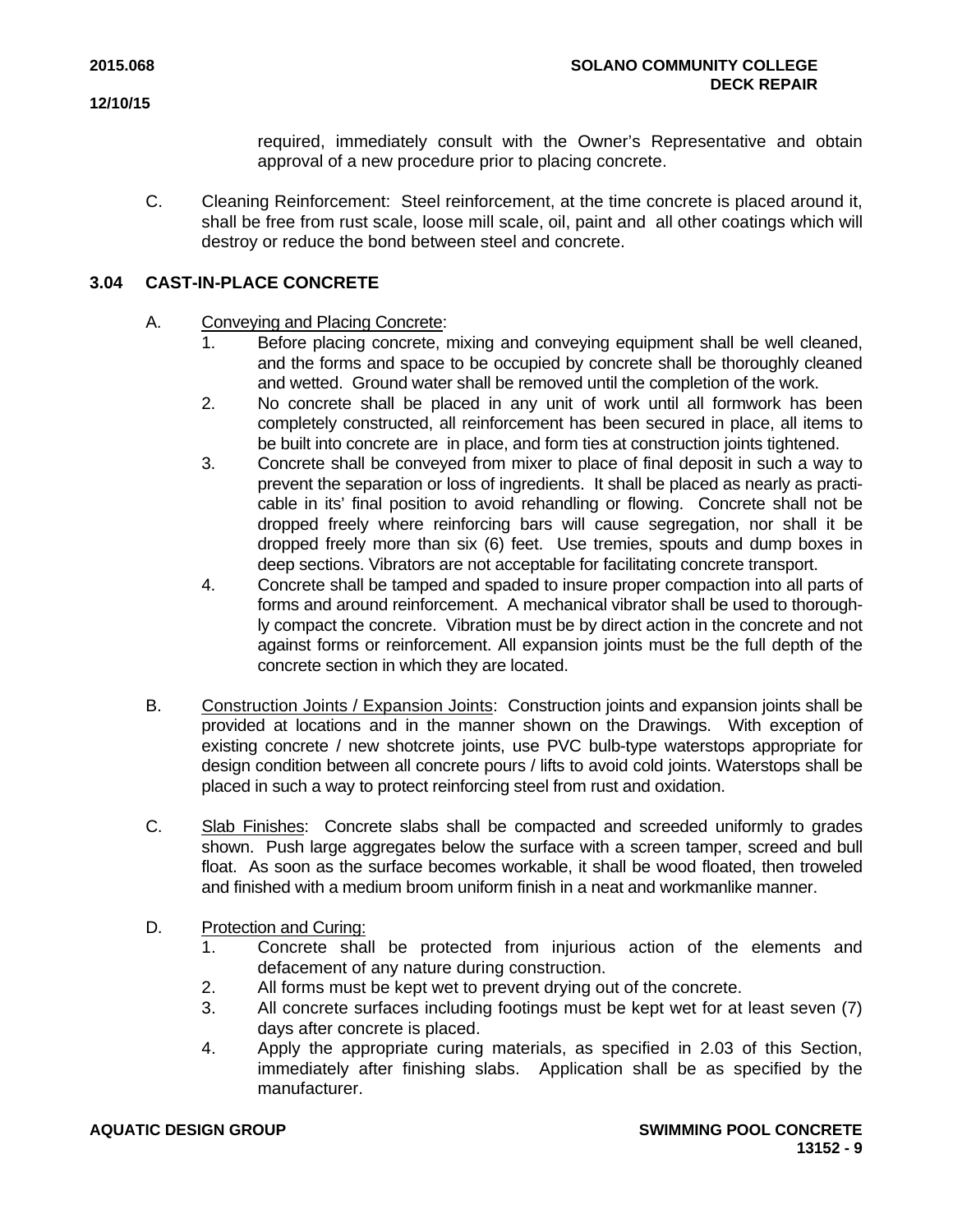# E. Form Removal:

- 1. Take care in removing forms so that surfaces are not marred or gouged and that corners are true, sharp and unbroken.
- 2. No steel spreaders, ties or other metal shall project from or be visible on any concrete surfaces.
- F. Defective Work:
	- 1. Should the strength of any concrete for any portion of the work indicated by tests of molded cylinders and core tests fall below minimum 28 days strength specified or indicated, concrete will be deemed defective work and shall be replaced.
	- 2. Concrete work that is not formed as indicated, is not true to intended alignment, not plumb or level where so intended, not true to intended grades or elevations, not true to specified or selected finish, contains sawdust shavings, wood, or embedded debris, which exhibits cracks or contains fine or coarse sulfide particles, or expansive aggregates detrimental to performance or appearance of the concrete shall be deemed defective.
	- 3. Promptly perform work required to replace and properly clean (by sandblasting if necessary) any defective concrete panels (control joint or expansion joint to control joint or expansion joint), at Contractor's expense, including all expense of additional inspection, tests, or supervision made necessary as a result of defective concrete.

# **3.05 CLEAN-UP**

A. Upon completion of the Work of this Section, immediately remove all swimming pool concrete materials, debris and rubbish occasioned by this Work to the approval of the Owner's Representative.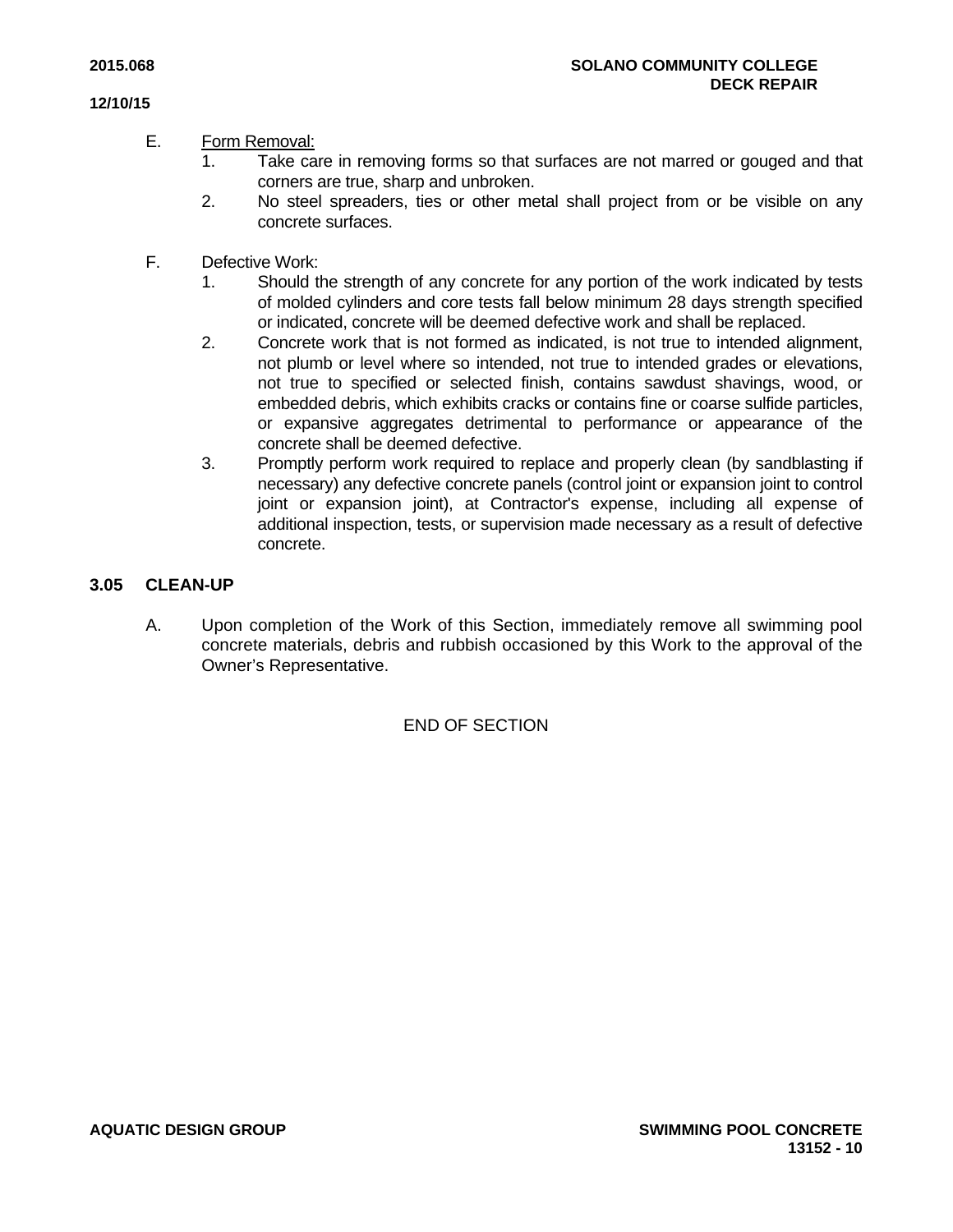# **SECTION 13156**

# **SWIMMING POOL EQUIPMENT**

# **PART 1 GENERAL**

#### **1.01 WORK INCLUDED**

A. Swimming pool equipment items required for this Work as indicated on the Drawings and specified herein.

# **1.02 QUALITY ASSURANCE**

- A. Qualifications of Workers:
	- 1. The entity performing the work of this Section shall have been successfully engaged in the respective trade for at least five (5) years immediately prior to commencement of the Work.
	- 2. For actual construction operations, use only trained and experienced workers with a minimum of three (3) years experience with the materials and methods specified.
	- 3. Provide at least one person who shall be present at all times during execution of the work of this Section, with a minimum of five (5) years experience with the type of materials being installed, the referenced standards, and who shall direct all Work performed under this Section.
- B. All equipment supplied or work performed shall comply with regulations governing public swimming pools and spas as contained within Chapter 31 of California Building Code, latest edition.

# **1.03 SUBMITTALS AND SUBSTITUTIONS**

- A. Provide submittals in conformance with the requirements of Section 01330.
- B. Required submittals include:
	- 1. Swimming Pool Deck Equipment as specified in Article 2.01 of this Section.
- C. Submit proof of qualifications as specified in Article 1.02.A of this Section.
- D. The equipment shown on the plans represent the first listed items in the technical specifications. The Contractor shall be responsible for all required field coordination and installation of any approved equal product to provide a fully working and warranted system. The Contractor shall submit detailed shop drawings for any products used other than the first listed specified items. Contractor provided shop drawings shall include details and quality equal to the original plans and construction documents. The Contractor shall provide any and all required engineering including but not limited to structural and anchorage requirements for any proposed equipment other than the first listed specified equipment. The Contractor is responsible to provide a factory certified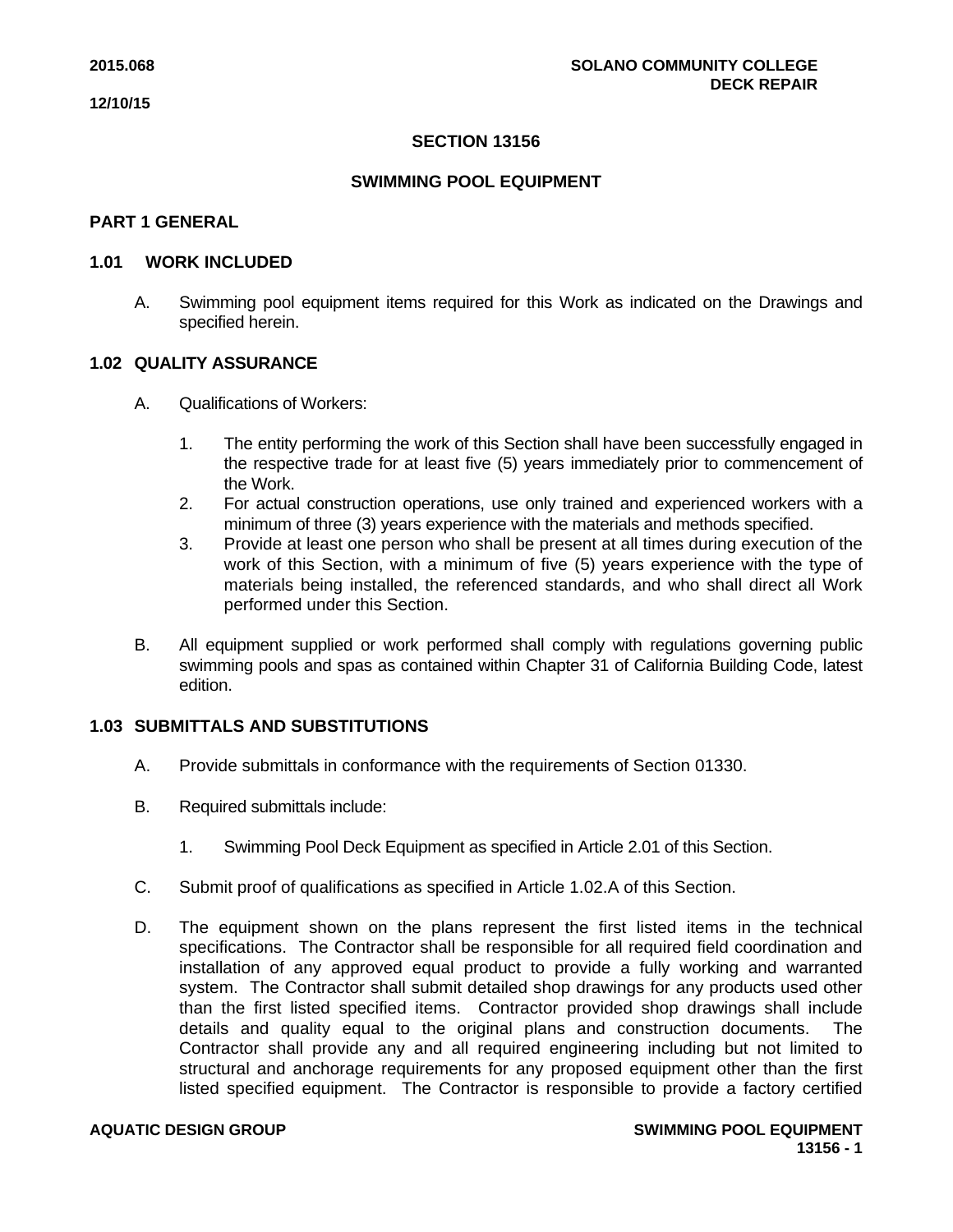representative(s) to start-up and provide on-site training for all swimming pool mechanical equipment provided.

# **1.04 PRODUCT HANDLING**

- A. Protection: Use all means necessary to protect swimming pool equipment items before, during and after installation and to protect the installed work specified in other Sections.
- B. Replacements: In the event of damage, immediately make all repairs and replacements necessary to the approval of the Owner's Representative.

# **PART 2 – PRODUCTS**

# **2.01 DECK EQUIPMENT**

A. Future Owner Supplied Accessible Lift(s): Disabled Lift: Spectrum Traveler XRC 500#27610 'Swim Lift' self-operated, or approved equal. Furnish footings and two (2) anchors as part of base bid.

# **PART 3 EXECUTION**

# **3.01 SURFACE CONDITIONS**

- A. Inspection:
	- 1. Prior to installing the items of this Section, carefully inspect the installed Work of other trades and verify that all such Work is complete to the point where this installation may properly commence.
	- 2. Verify that the swimming pool equipment items may be installed in strict accordance with original design, pertinent codes and regulations, and the manufacturers' recommendations.
- B. Discrepancies:
	- 1. In the event of discrepancy, immediately notify the Owner's Representative.
	- 2. Do not proceed with installation in areas of discrepancy until all such discrepancies are fully resolved.
	- 3. Failure to notify the Owner's Representative and give written notice of discrepancies shall constitute acceptance by the Installer of existing conditions as fit and proper to receive its Work.

# **3.02 INSTALLATION**

- A. Supply and install items of swimming pool equipment in strict accordance with applicable codes and regulations, the original design, and the manufacturer's published recommendations, anchoring firmly and securely for long life under hard use.
- B. Coordinate with other trades to insure all imbedded items are set plumb and flush. Railing